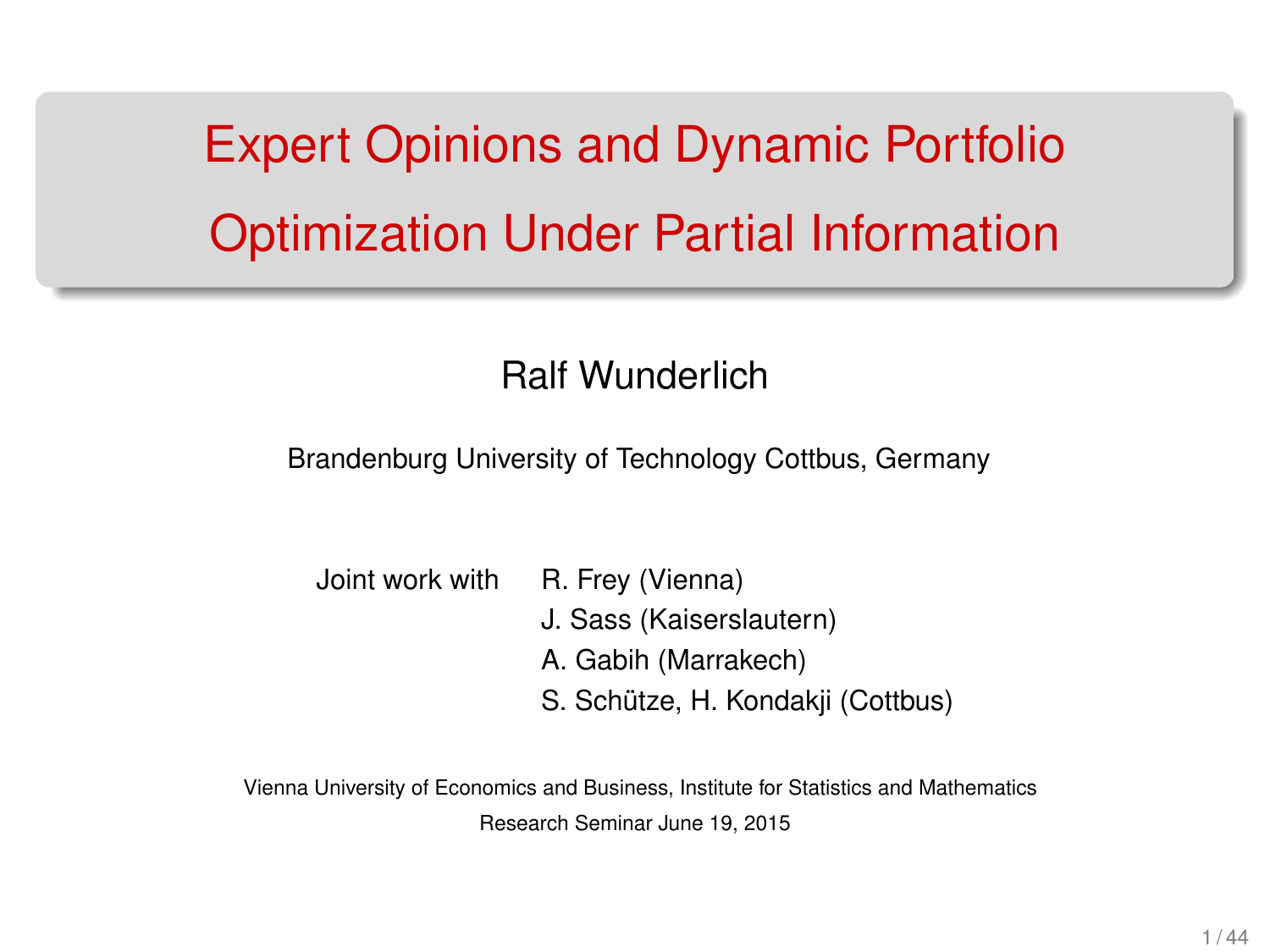# Agenda



[Dynamic Portfolio Optimization Under Partial Information](#page-2-0)

#### [Expert Opinions](#page-9-0)



[Maximizing Power Utility in an HMM Model](#page-25-0)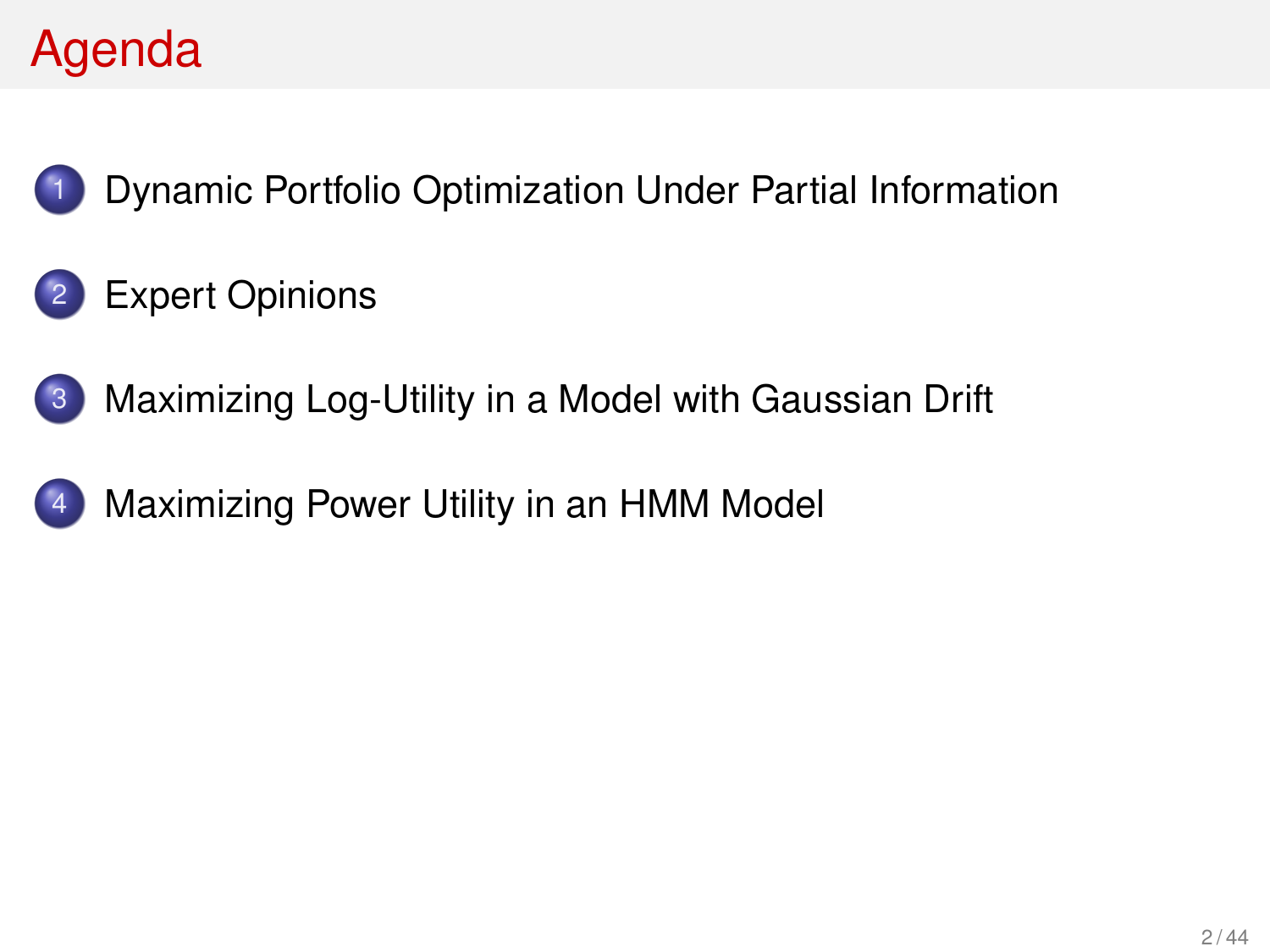#### <span id="page-2-0"></span>Introduction

| Initial capital | $x_0 > 0$                                               |  |  |
|-----------------|---------------------------------------------------------|--|--|
| Horizon         | [0, T]                                                  |  |  |
| Aim             | Maximize expected utility of terminal wealth            |  |  |
| Problem         | Find an optimal investment strategy                     |  |  |
|                 | How many shares                                         |  |  |
|                 | of which asset                                          |  |  |
|                 | have to be held at which time by the portfolio manager? |  |  |
| Market model    | continuously tradable assets                            |  |  |
|                 | drift depends on unobservable factor process            |  |  |
|                 | investor only observes stock prices and                 |  |  |
|                 | expert opinions                                         |  |  |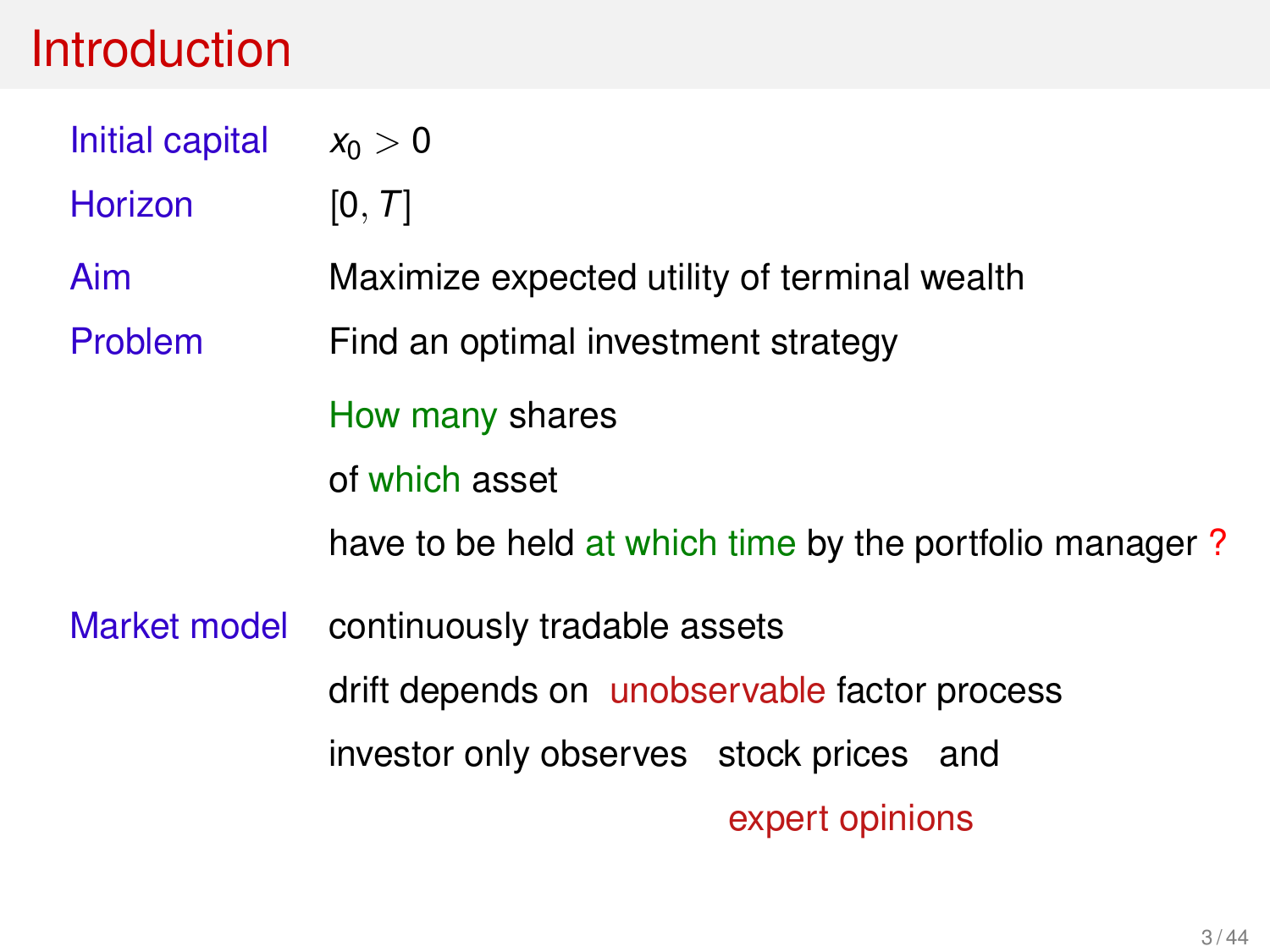#### Financial Market with Partial Information

 $(\Omega, \mathbb G=(\mathcal G_t)_{t\in [0,T]},\text{$\mathcal P$})$  filtered probability space Money market with interest rate 0 Stock market prices  $S_t = (S_t^1, \ldots, S_t^n)^\top$ , returns  $dR_t^i = dS_t^i/S_t^i$  $dR_t = \mu_t dt + \sigma dW_t^R$  $W^R$  =  $(W^R_t)_{t \in [0,T]}$  *n*-dimensional Brownian motion  $\mu = (\mu_t)_{t \in [0,T]}$  stochastic drift, independent on  $W^R$  $\sigma$  volatility, non-singular Information investor filtration  $\mathbb{F} = (\mathcal{F}_t)_{t \in [0, T]} \subset \mathbb{G}$ classical situation  $\mathcal{F}_t = \mathcal{F}_t^{\mathcal{R}} = \mathcal{F}_t^{\mathcal{S}} \subset \mathcal{F}^{\mathcal{W}^{\mathcal{R}}, \mu} \subset \mathcal{G}$ filtering with observation  $R$  and signal  $\mu$ we may also consider additional information leading to  $\mathcal{F}_t^H \subset \mathcal{G}$ optimal strategies depend on filter  $\hat{\mu}_t^H = E[\mu_t | \mathcal{F}_t^H]$ and its dynamics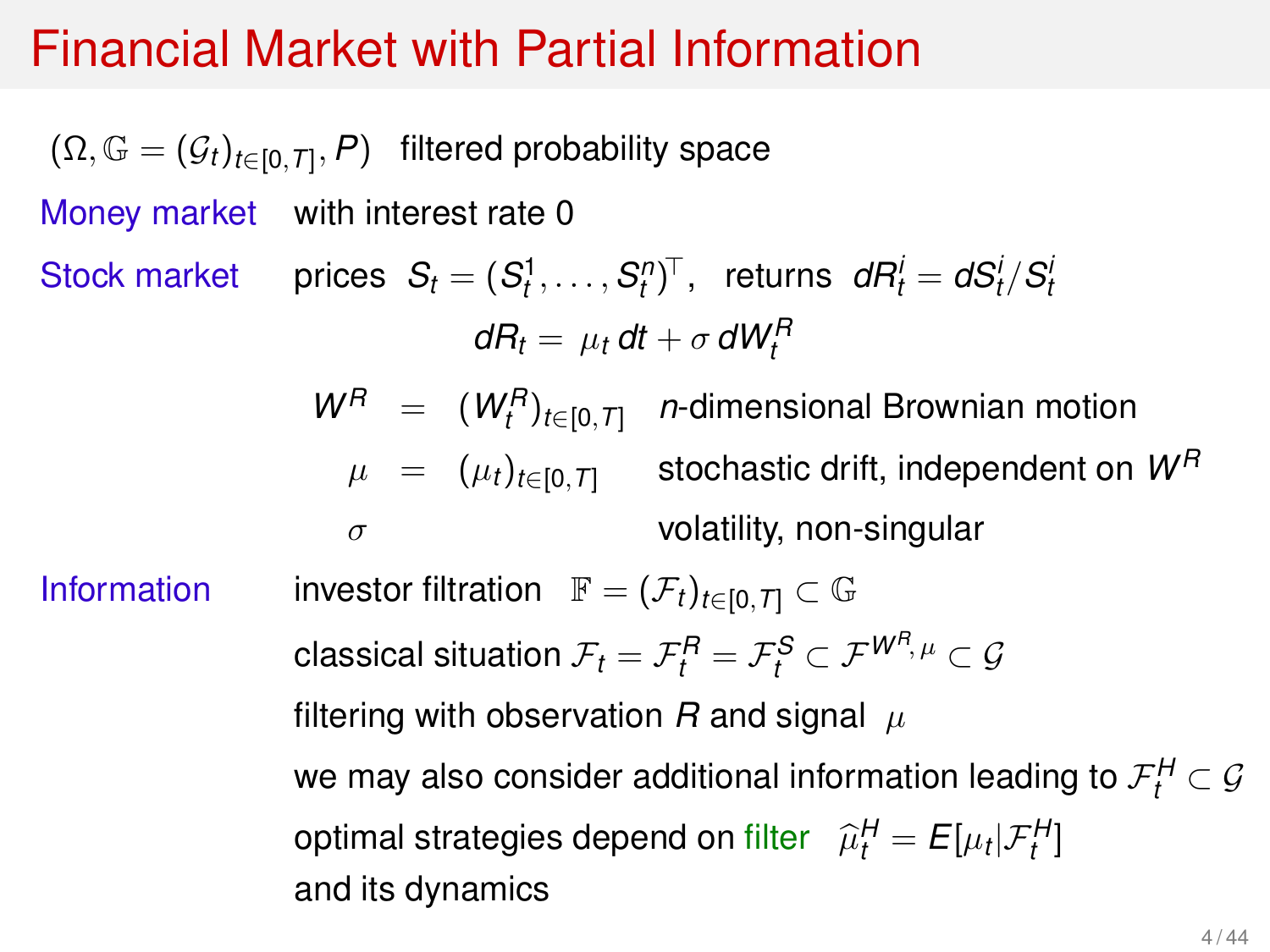# Trading and Portfolio Optimization

- *X<sup>t</sup>* wealth (portfolio value) at time *t*
- $\pi = (\pi_t)_{t \in [0, T]}$  trading strategy
	- $\pi_t^i$  is fraction of wealth  $X_t$  invested in stock *i*
	- $\pi$  has to be  $\mathbb{F}^{H}$ -adapted
- Wealth  $X_t = X_t^\pi$  is controlled by  $\pi$  and satisfies

$$
dX_t = X_t \pi_t^\top dH_t = X_t \pi_t^\top (\mu_t dt + \sigma dW_t^H), \ \ X_0 = x_0
$$

Evaluation of terminal wealth with utility function *U*, e.g.

$$
U_{\theta}(x) = \frac{x^{\theta}}{\theta}, \ \ \theta < 1, \ \theta \neq 0, \quad \text{or} \quad U_0(x) = \log(x)
$$

• Stochastic control problem: maximize expected utility

 $E[U(X_T^{\pi})]$  over admissible strategies  $\pi$  for  $x_0 > 0$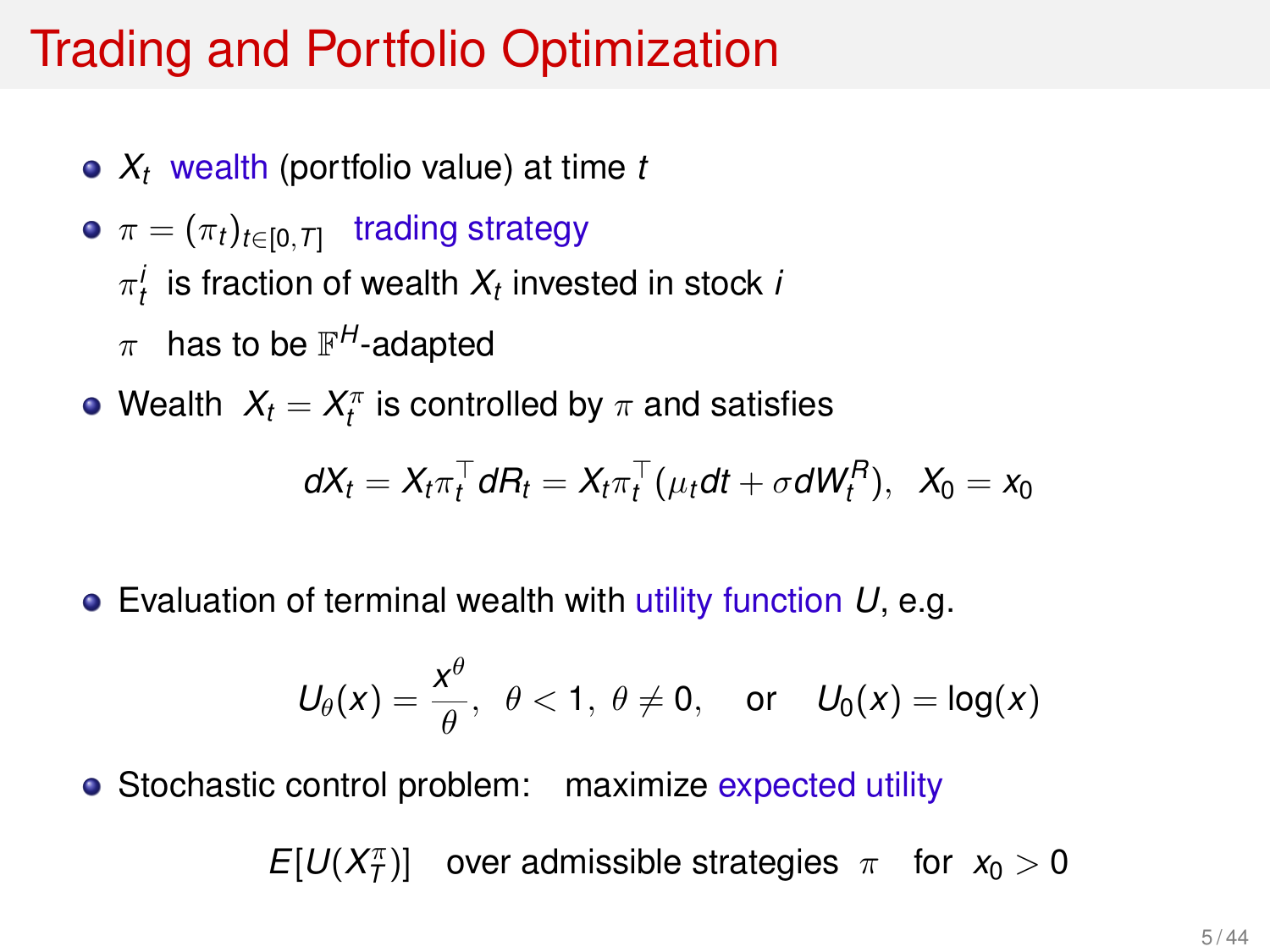# Optimal Strategies in Special Cases

- For constant  $\mu$ :  $\pi_t^* = \frac{1}{1-\theta} (\sigma \sigma^\top)^{-1} \mu = \text{const}$  Merton strategy
- For stochastic  $\mu$ , information  $\mathbb{F}^{H}$  and  $U = U_{0} =$  log optimal strategy is obtained by substituting filter  $\widehat{\mu}_{t}^{H}$  for  $\mu$ (Certainty equivalence principle)

• Proof: (for 
$$
n = 1
$$
 and  $x_0 = 1$ ):

$$
\log X_T^\pi = \int_0^T \Big( \pi_t \, \mu_t - \frac{1}{2} (\sigma \pi_t)^2 \Big) dt + \int_0^T \pi_t \sigma dW_t^R
$$

For  $\mathbb{F}^H$ -adapted  $\pi$  we obtain

$$
E[\log X_T^{\pi}] = \int_0^T E\left[\pi_t E\left[\mu_t | \mathcal{F}_t^H\right] - \frac{1}{2}(\sigma \pi_t)^2\right] dt + 0
$$
  
= 
$$
\int_0^T E\left[\pi_t \hat{\mu}_t^H - \frac{1}{2}(\sigma \pi_t)^2\right] dt
$$

**Pointwise maximization yields**  $\pi_t^* = \sigma^{-2} \widehat{\mu}_t^H$ 

In general we expect a dependency of  $\pi^*_t$  on filter  $\widehat{\mu}^H_t$  and its dynamics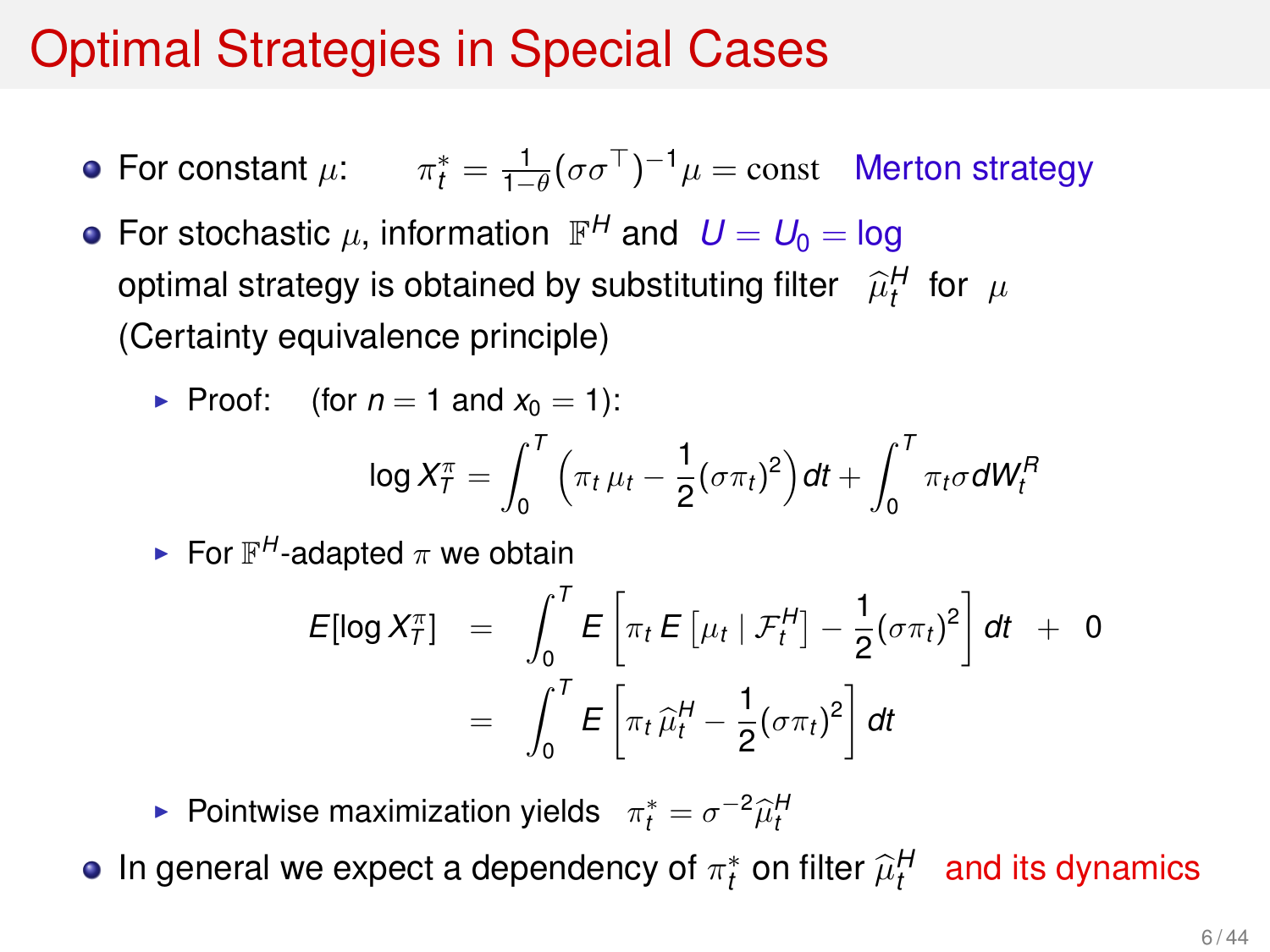#### Drift Models

- $\bullet$  Bayesian Model:  $\mu$  is random but time-independent KARATZAS/XUE (1991)
- Linear Gaussian Model (LGM) or Kim-Omberg model

$$
d\mu_t = \kappa(\overline{\mu}-\mu_t)dt + \delta dW_t^{\mu}
$$

leads to Kalman filter LAKNER (1998), BRENDLE (2006)

Hidden Markov Model (HMM)

 $\mu$  as a continuous-time Markov chain leads to Wonham or HMM filter SASS, HAUSSMANN (2004), RIEDER, BÄUERLE (2005)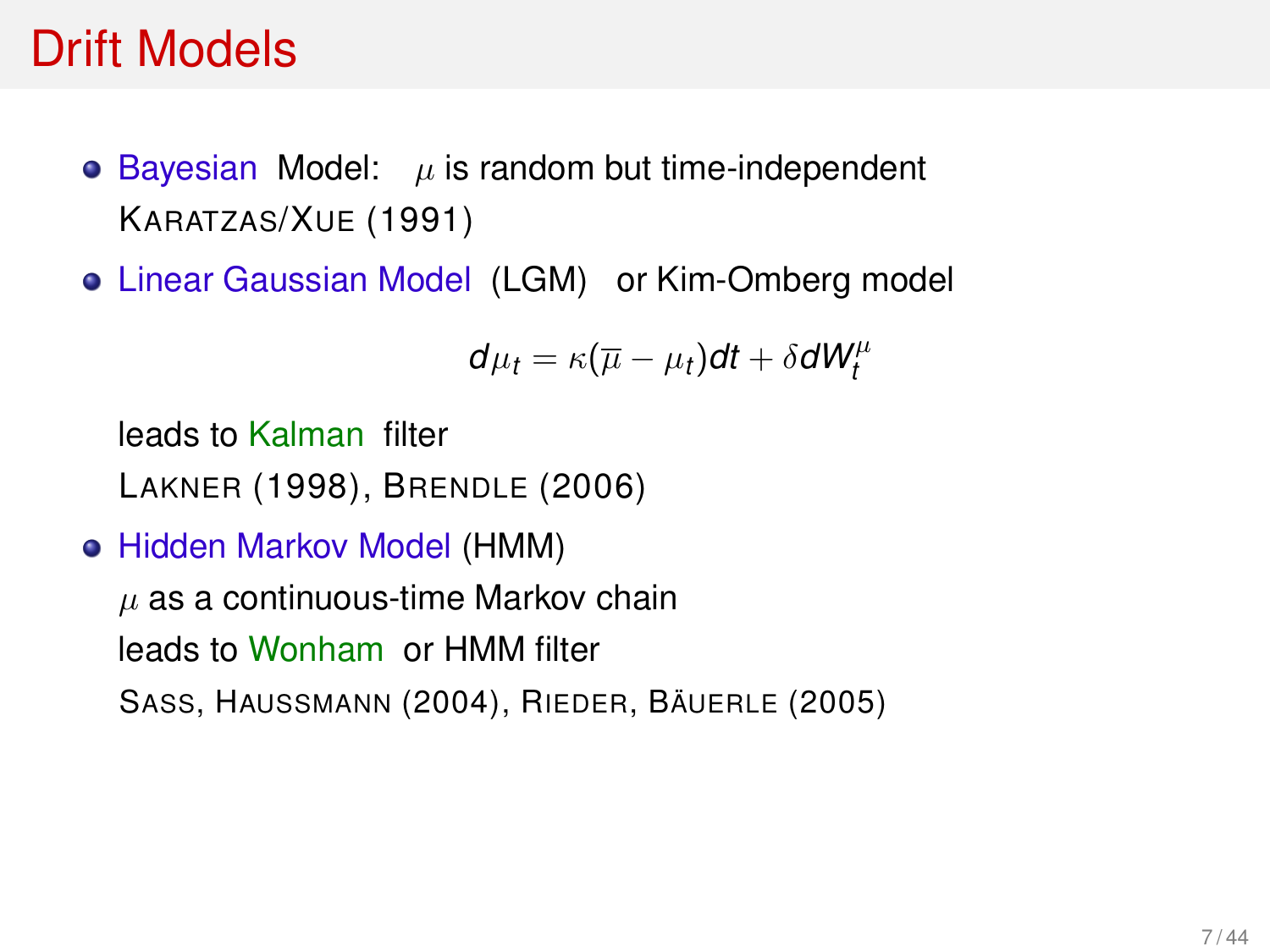# Linear Gaussian Model (LGM)



Drift is a Gaussian mean-reversion (Ornstein-Uhlenbeck) process

$$
d\mu_t = \kappa(\overline{\mu}-\mu_t)dt + \delta dW_t^{\mu}
$$

where  $W_t^{\mu}$ *t* is a Brownian motion (in)dependent of *W<sup>R</sup> t*

Closed-form solution available

Stationary distribution for  $t\to\infty$  is  $\mathcal{N}(\overline{\mu},\frac{\delta^2}{2\kappa})$  $\frac{\partial^2}{\partial \kappa}$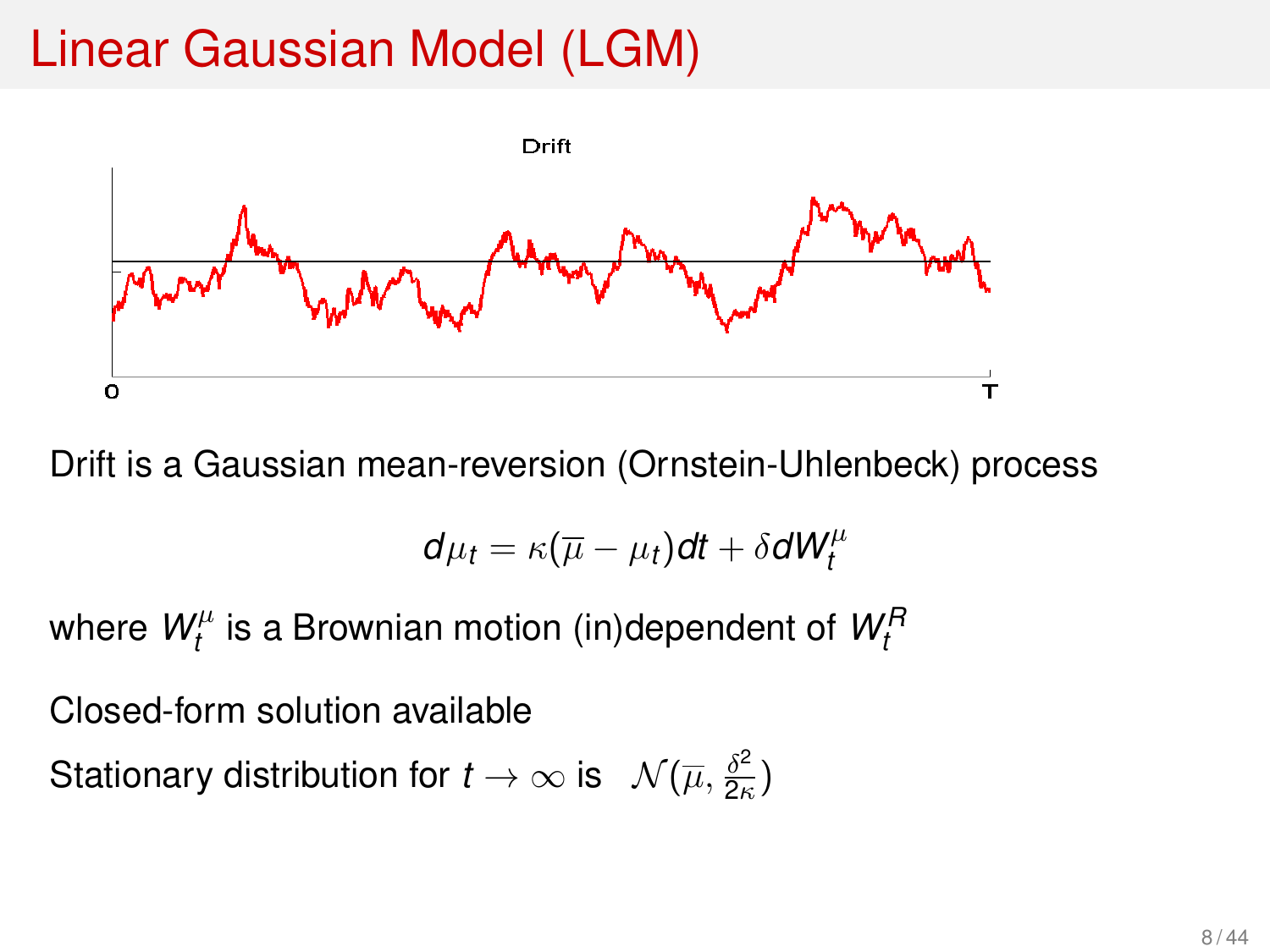# Hidden Markov Model (HMM)



Drift  $\mu_t = \mu(Y_t)$  is a finite-state Markov chain, independent of  $W_t^R$ *Y* has state space  $\{e_1, \ldots, e_d\}$ , unit vectors in  $\mathbb{R}^d$  $\mu(Y_t) = MY_t$  where  $M = (\mu_1, \ldots, \mu_d)$  contains states of drift generator or rate matrix *Q* ∈ R *d*×*d*

diagonal:  $Q_{kk} = -\lambda_k$  exponential rate of leaving state *k*  $\text{conditional transition prob. } P(Y_t = e_l \mid Y_{t-} = k, Y_t \neq Y_{t-}) = Q_{kl}/\lambda_k$ initial distribution  $(\rho^1,\ldots,\rho^d)^\top$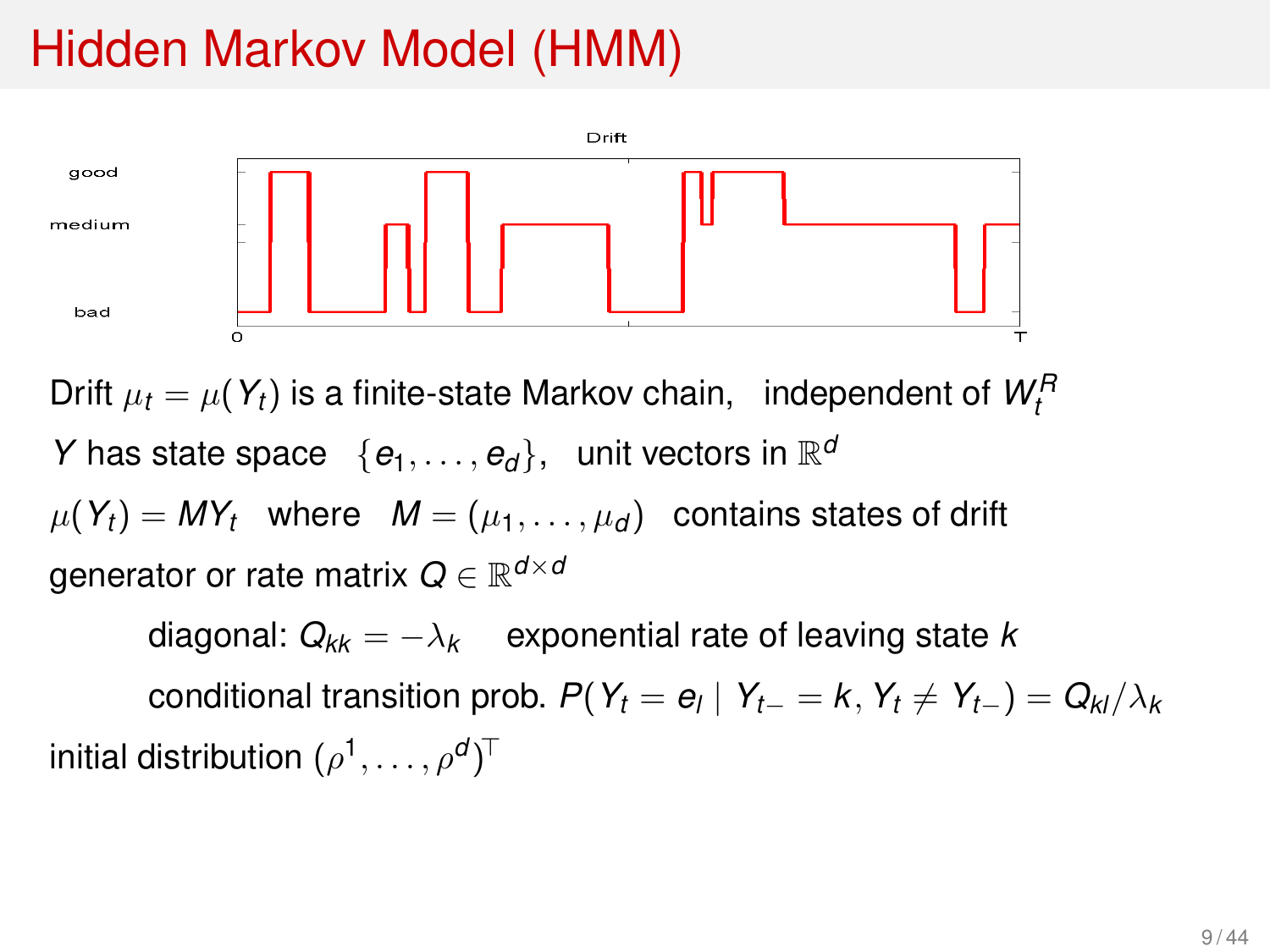# <span id="page-9-0"></span>Expert Opinions

- Motivation: static Black-Litterman model Practitioners apply Bayesian updating to combine subjective views (such as "asset 1 will grow by 5%") with empirical or implied drift estimates.
- Present paper includes such views or expert opinions into dynamic models with partial observation.
- Investor receives noisy signals about current drift
	- $\triangleright$  at fixed and known points in time e.g. analysts, company reports
	- $\triangleright$  at random (unknown) points in time e.g. news, ratings timing does not carry any useful information jump times of a Poisson process
	- $\blacktriangleright$  in continuous time (limiting case)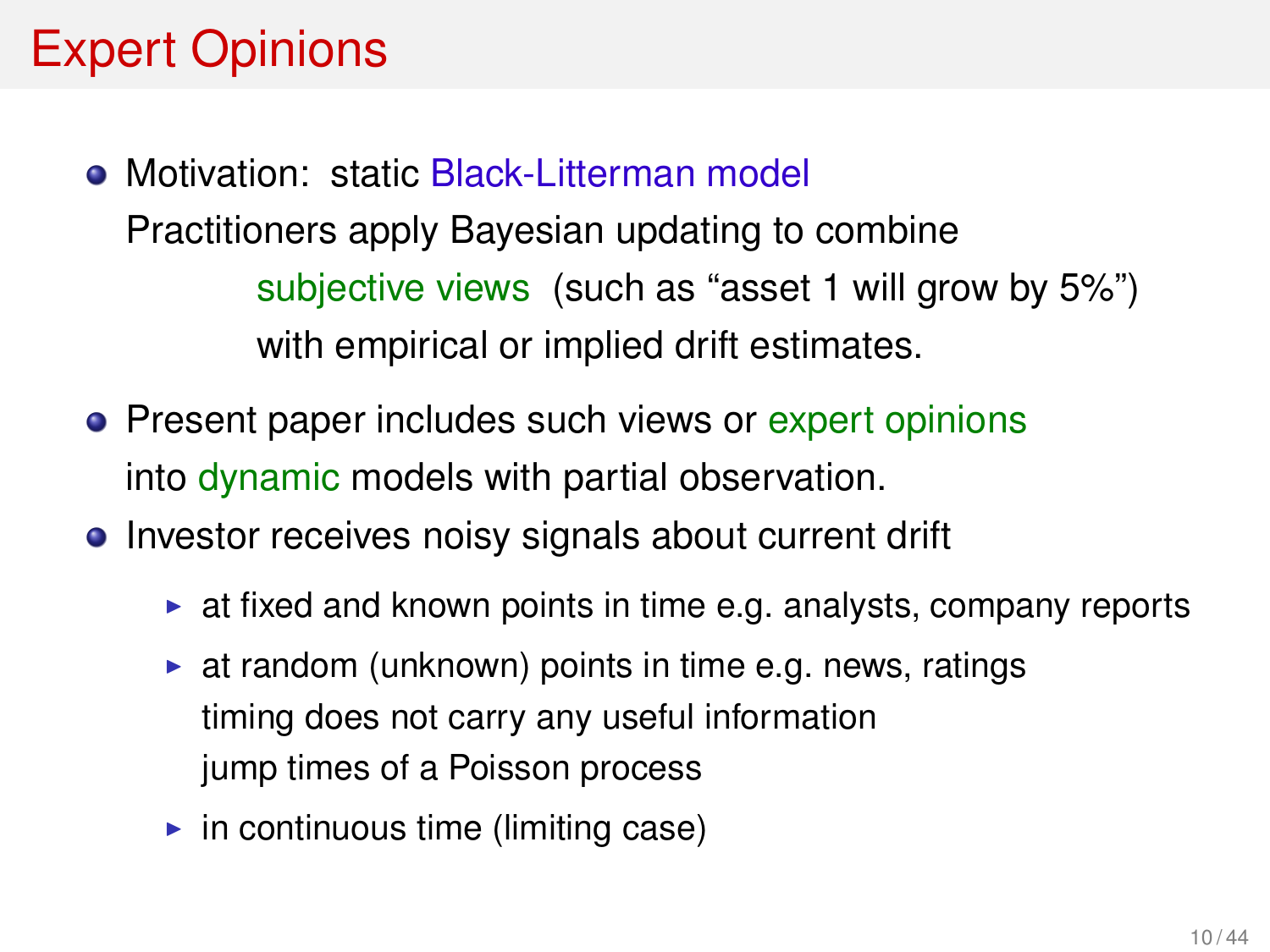#### Discrete-Time Expert Opinions

- At times *T<sup>k</sup>* investor observes r.v. *Z<sup>n</sup>* ∈ Z (views)
- $Z_k$  depends on current drift  $\mu_{\mathcal{T}_k}$ , density  $f(z, \mu_{\mathcal{T}_n})$

 $(Z_k)$  cond. independent given  $\mathcal{F}_\mathcal{T}^\mu = \sigma(\mu_\mathcal{S} : \mathcal{S} \in [0, \mathcal{T}])$ 

#### **Examples**

• Absolute view: 
$$
Z_k = \mu_{T_k} + \sqrt{\Gamma_k} \varepsilon_k
$$
,  $(\varepsilon_k)$  i.i.d.  $N(0, 1)$   
The view "S will grow by 5%" is modelled by  $Z_k = 0.05$   
 $\Gamma_k$  models confidence of expert



Relative view (2 assets):  $Z_k = \mu_{T_k}^1 - \mu_{T_k}^2 + \sqrt{\Gamma_k} \varepsilon_k$ 

•  $T_k = t_k$  fixed or  $T_k$  jump times of a Poisson process with intensity  $\lambda$  $\Rightarrow$  marked point process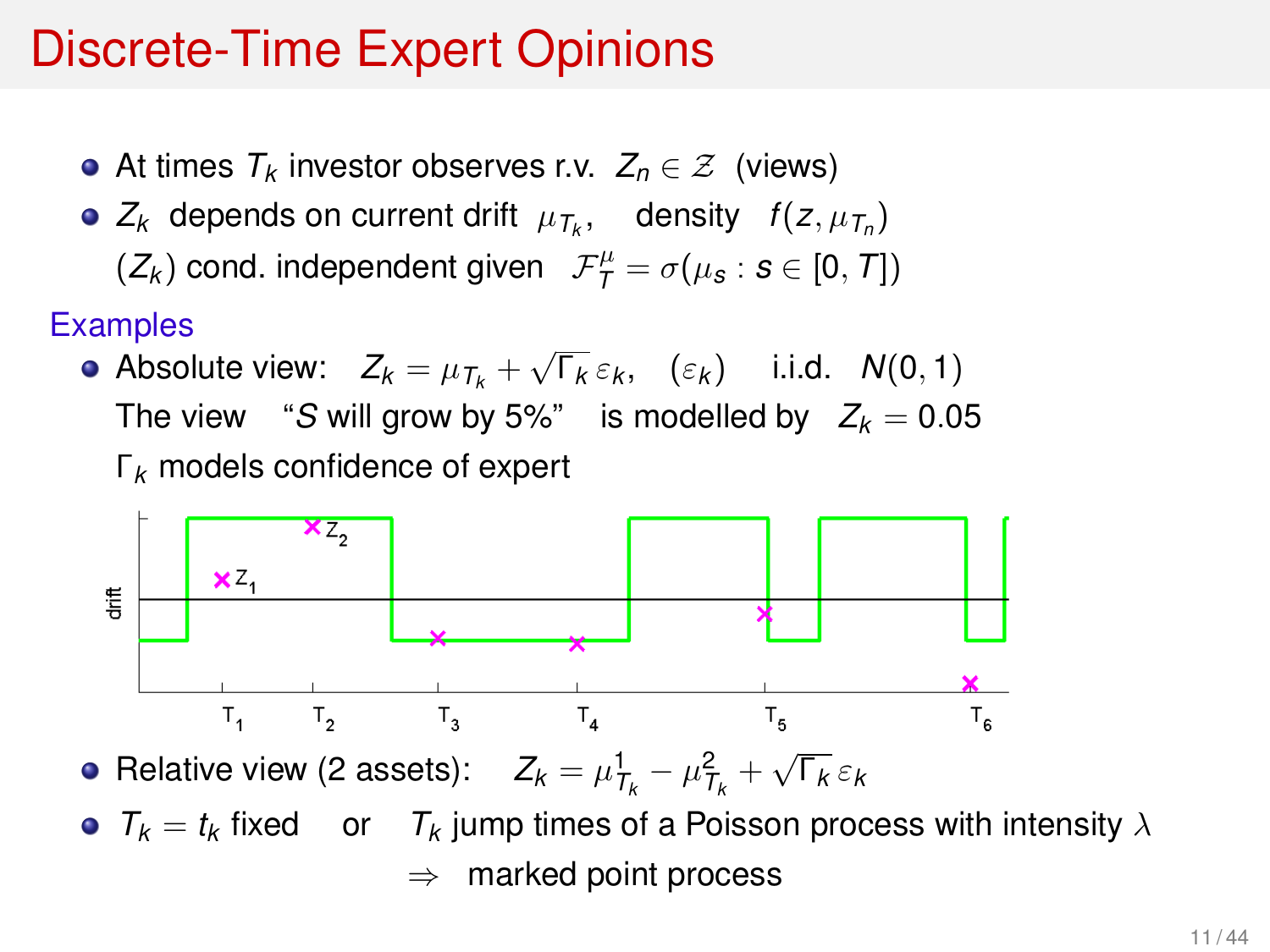# Literature on Expert Opinions

- **•** Discrete-time expert opinions
	- **LGM: GABIH/KONDAKJI/SASS/W.(2014)**
	- **HMM: FREY/GABIH/W. (2012, 2014)**
- Continuous-time expert opinions
	- LGM: DAVIS/LLEO (2013)
	- HMM: SEIFRIED/SASS/W. (working paper)
- Diffusion approximations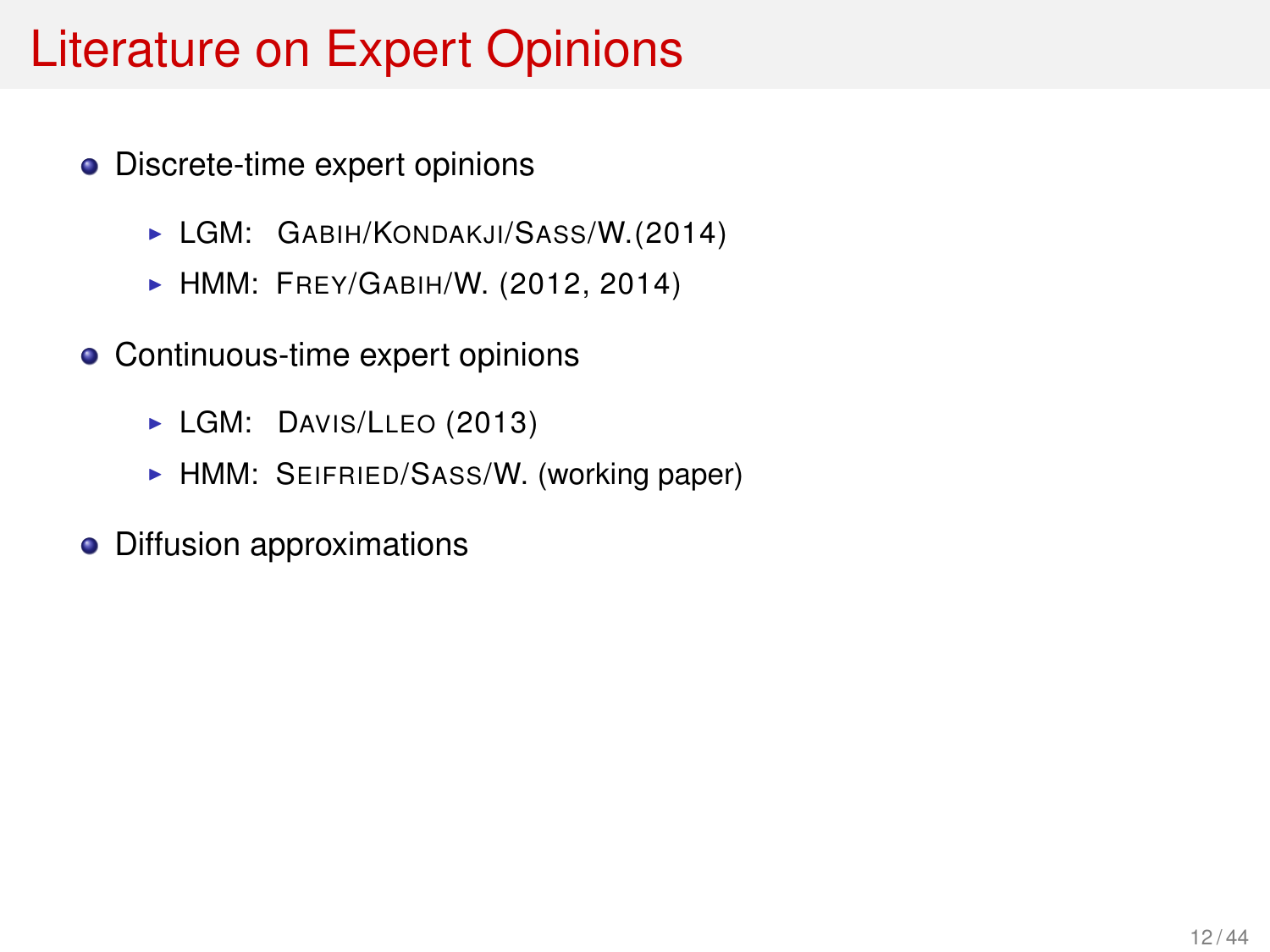# <span id="page-12-0"></span>Maximizing Log-Utility in a Model with Gaussian Drift

 $\bullet$  We consider one stock (n = 1) with

 $\mathsf{r}$ eturns  $dR_t = \mu_t dt + \sigma dW_t^H$ and drift  $d\mu_t = \kappa(\overline{\mu} - \mu_t)dt + \delta dW_t^{\mu}, \quad \mu_0 \sim \mathcal{N}(m_0, \eta_0)$ 

• N expert opinions arrive at fixed times  $0 = t_0 < t_1 < \ldots < t_{N-1} < T$ . Views are modeled as Gaussian unbiased estimates *Z<sup>k</sup>* of the current drift.

$$
Z_k = \mu_{t_k} + \sqrt{\Gamma_k} \varepsilon_k, \quad \text{for i.i.d. } \varepsilon_1, \ldots, \varepsilon_N \sim \mathcal{N}(0, 1).
$$

Γ*<sup>k</sup>* > 0 describes the confidence of the expert.

• We distinguish four information regimes for the investor

|        | observing returns only           |
|--------|----------------------------------|
|        | expert opinions only             |
|        | both returns and expert opinions |
| having | full information                 |
|        |                                  |

#### We have to compute filters  $\widehat{\mu}_t^H = E[\mu_t | \mathcal{F}_t^H]$ and conditional variances  $q_t^H = E[(\mu_t - \widehat{\mu}_t^H)^2 | \mathcal{F}_t^H]$  for  $H = R, E, C, F$ .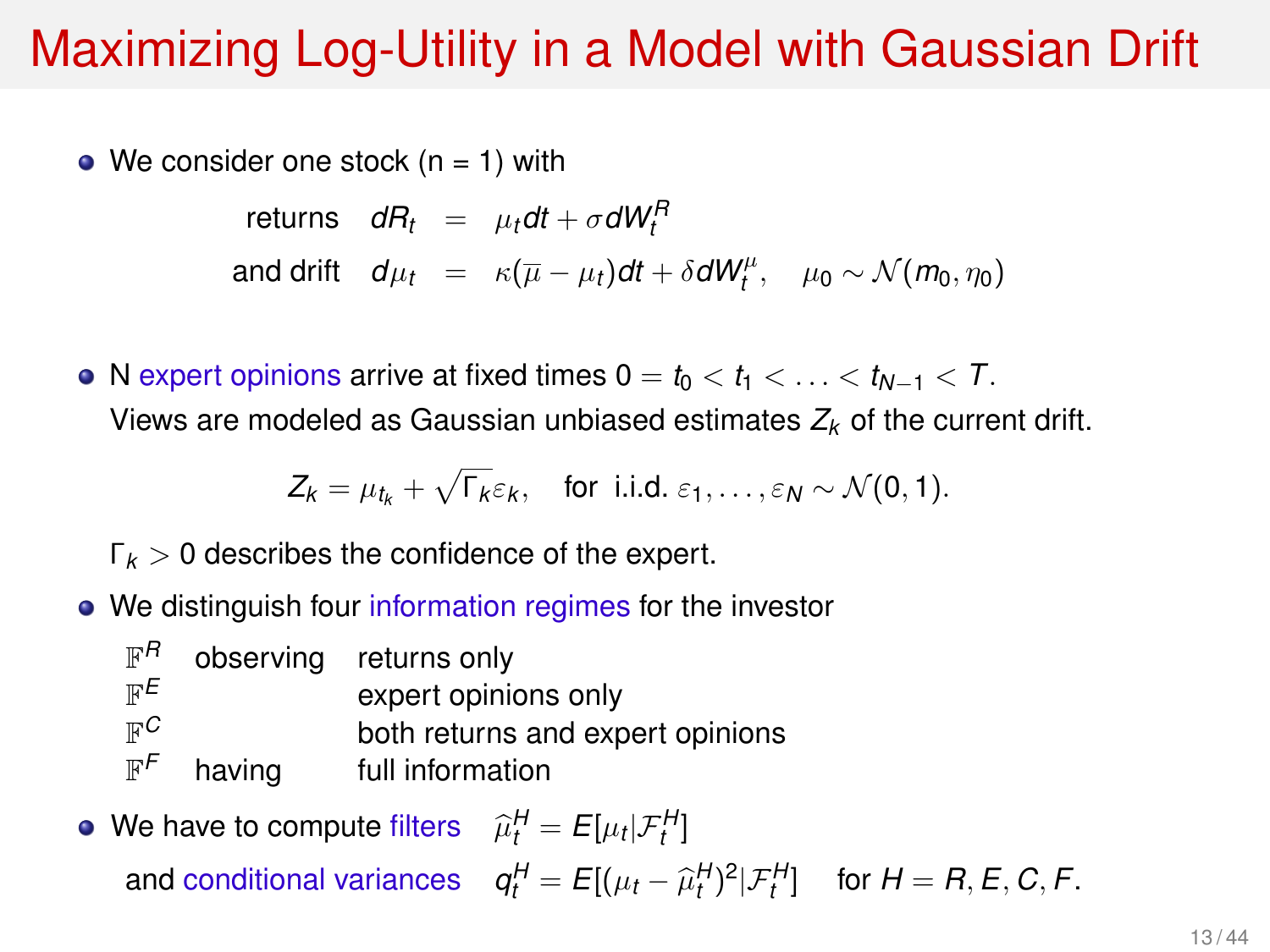#### Filtering: Returns Only  $(H = R)$

• For  $H = R$ , we are in the classical Kalman filter case and get

$$
d\widehat{\mu}_t^R = \kappa (\overline{\mu} - \widehat{\mu}_t^R) dt + \sigma^{-2} q_t^R \left( dR_t - \widehat{\mu}_t^R dt \right), \quad \widehat{\mu}_0^R = m_0,
$$

and deterministic conditional variance satisfying the Riccati equation

$$
\frac{d}{dt}q_t^R=\delta^2-2\kappa q_t^R-\sigma^{-2}(q_t^R)^2,\quad q_0^R=\eta_0.
$$

For  $n = 1$  we have a closed-form solution for  $q_t^R$ .

• For 
$$
t \to \infty
$$
 we have  $q_t^R \to q_\infty^R := \kappa \sigma^2 \left( \sqrt{1 + (\frac{\delta}{\kappa \sigma})^2} - 1 \right)$ 

• 
$$
q_t^R
$$
 is decreasing if  $\eta_0 > q_\infty^R$  and increasing if  $\eta_0 < q_\infty^R$ .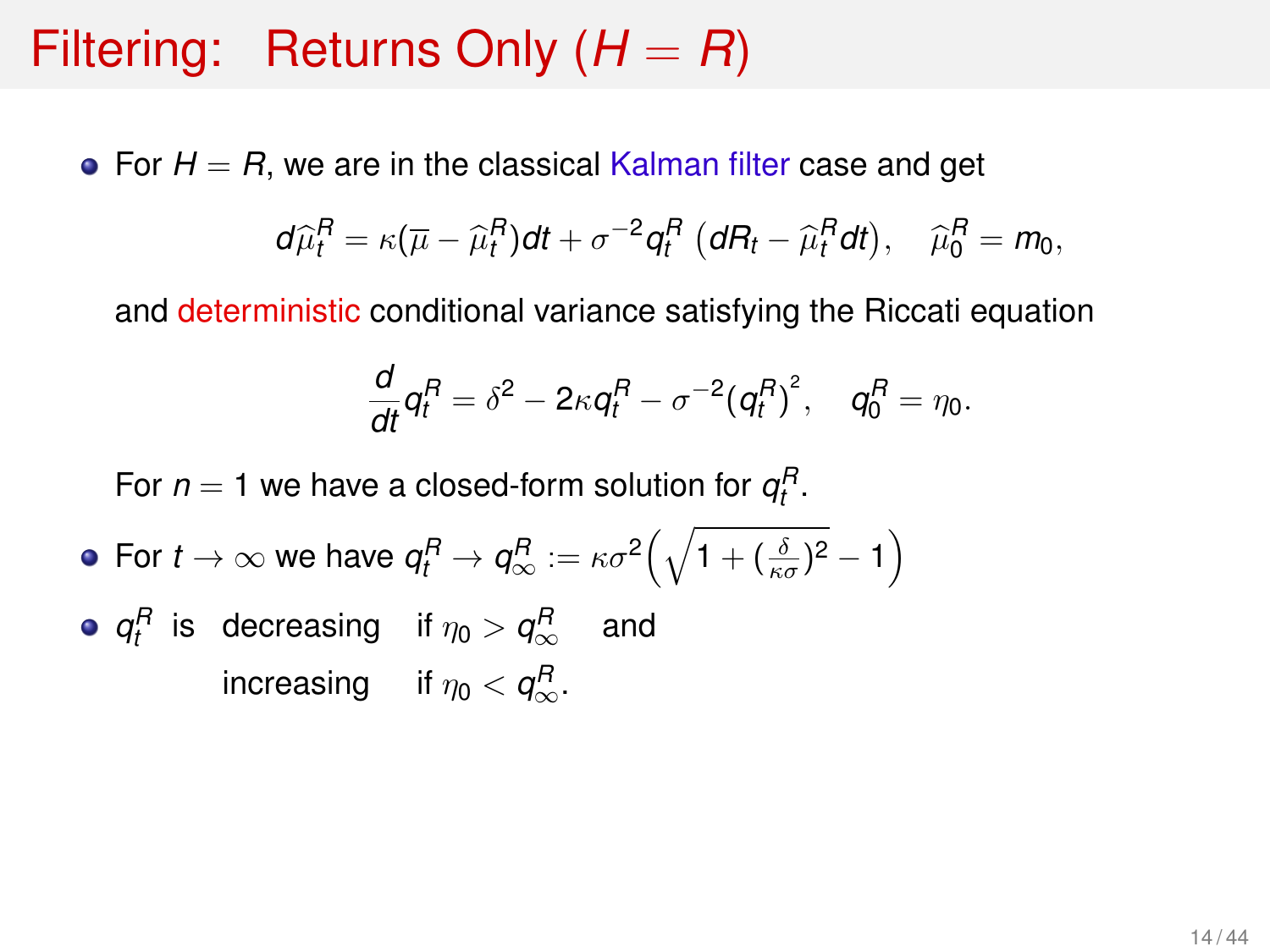#### Filtering: Returns and Expert Opinions  $(H = C)$

- **•** Between the information dates the filter and the conditional variance evolve as in regime  $H = R$  (Kalman filter).
- At the information dates  $t_k$  the expert opinion  $Z_k \sim \mathcal{N}(\mu_{t_k},\Gamma_k)$  leads to a Bayesian update

$$
\widehat{\mu}_{t_k}^C = \rho_k \widehat{\mu}_{t_k-}^C + (1 - \rho_k) Z_n
$$
  
\n
$$
q_{t_k}^C = \rho_k q_{t_k-}^C
$$

with the factor

$$
\rho_k = \frac{\Gamma_k}{\Gamma_k + q_{t_k-}} \in (0,1)
$$

- $\bullet$  For  $H = E$  we get corresponding updating formulas and between the information dates we can consider the limiting case  $\sigma = \infty$  in regime  $H = C$ .
- For  $H = F$  we have full information and thus  $\widehat{\mu}_t^F = \mu_t$  and  $q_t^F = 0$ .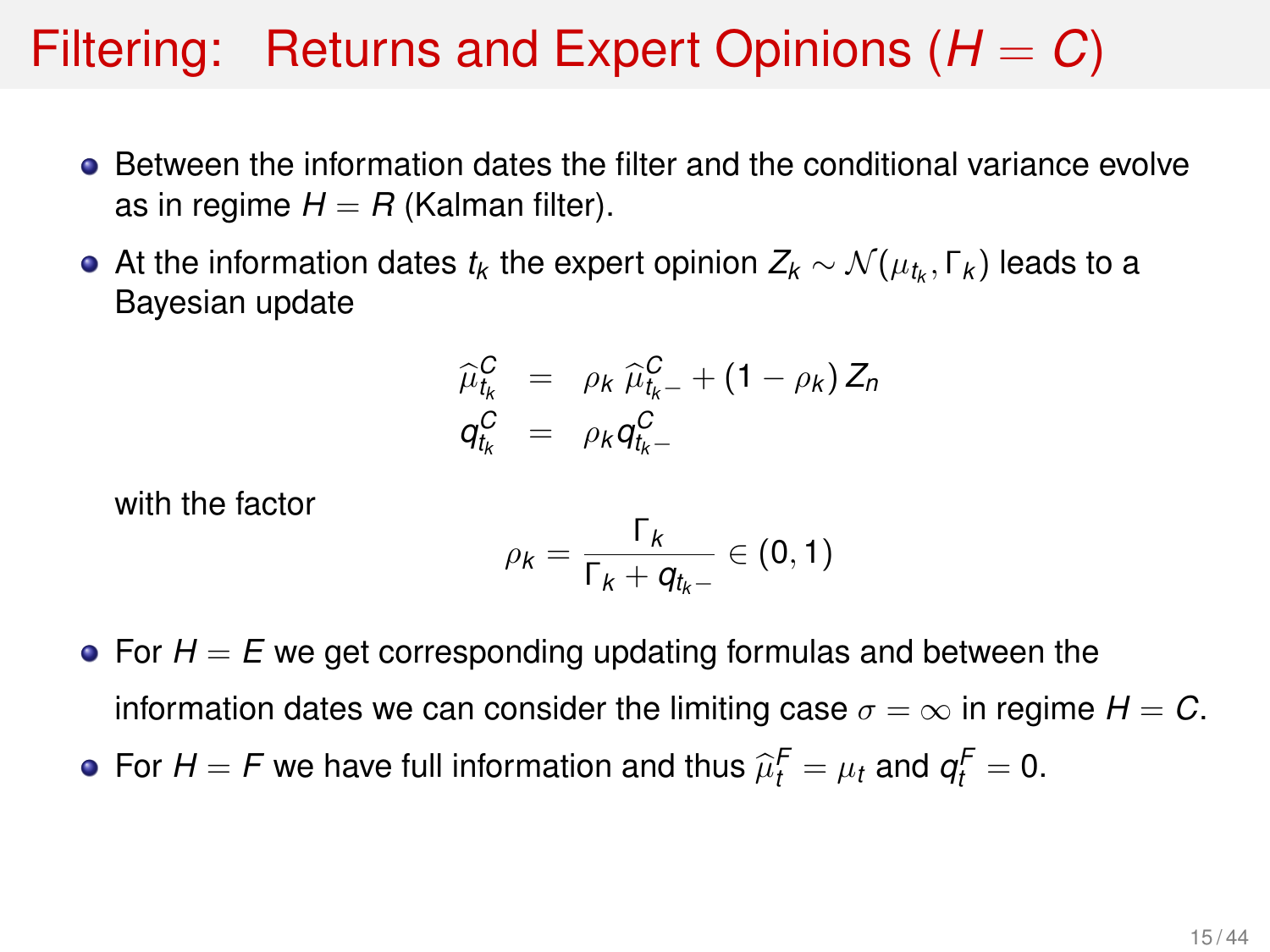#### Example: Filter  $\widehat{\mu}^H_t$ *t*

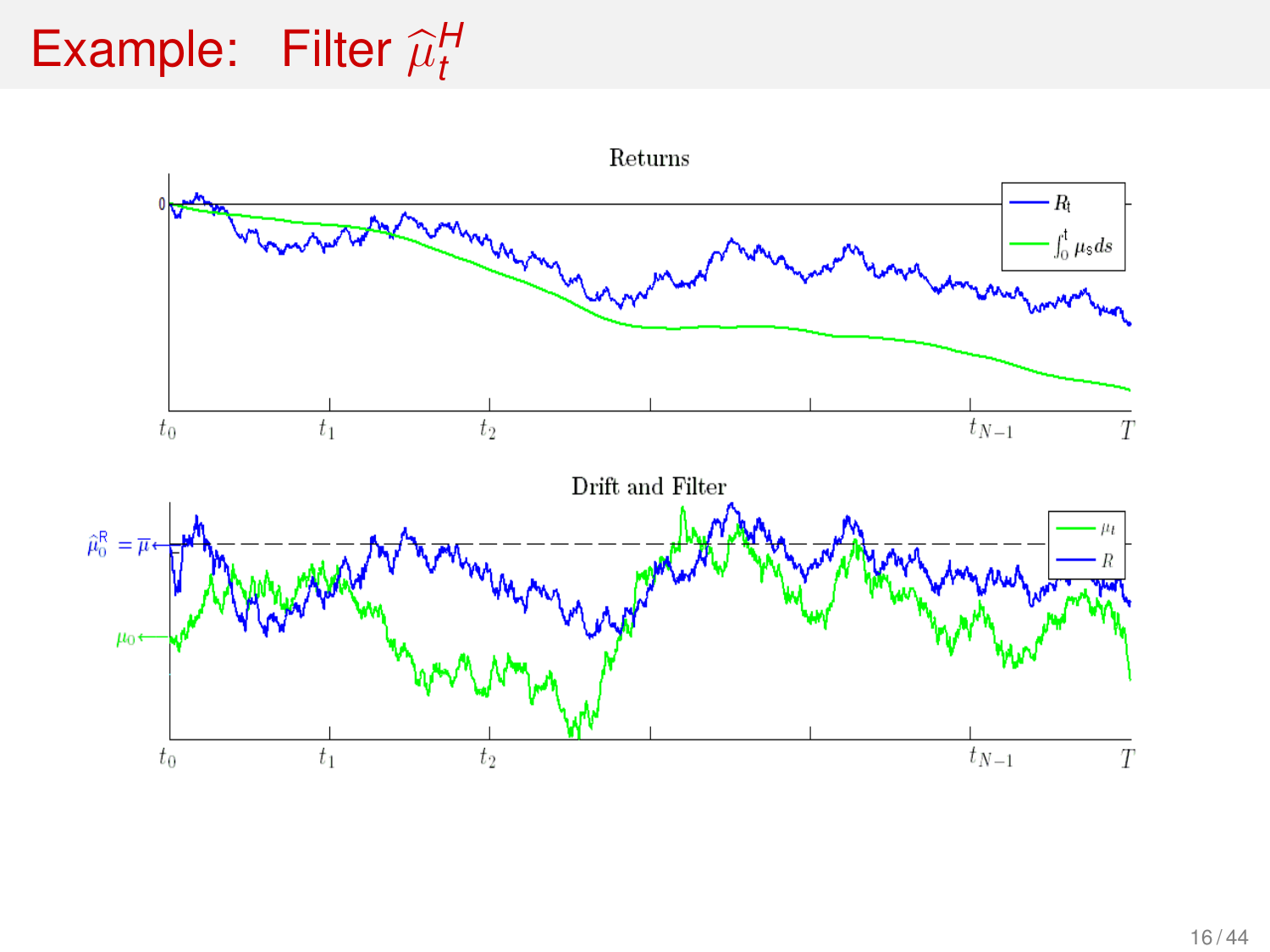#### Example: Filter  $\widehat{\mu}^H_t$ *t*

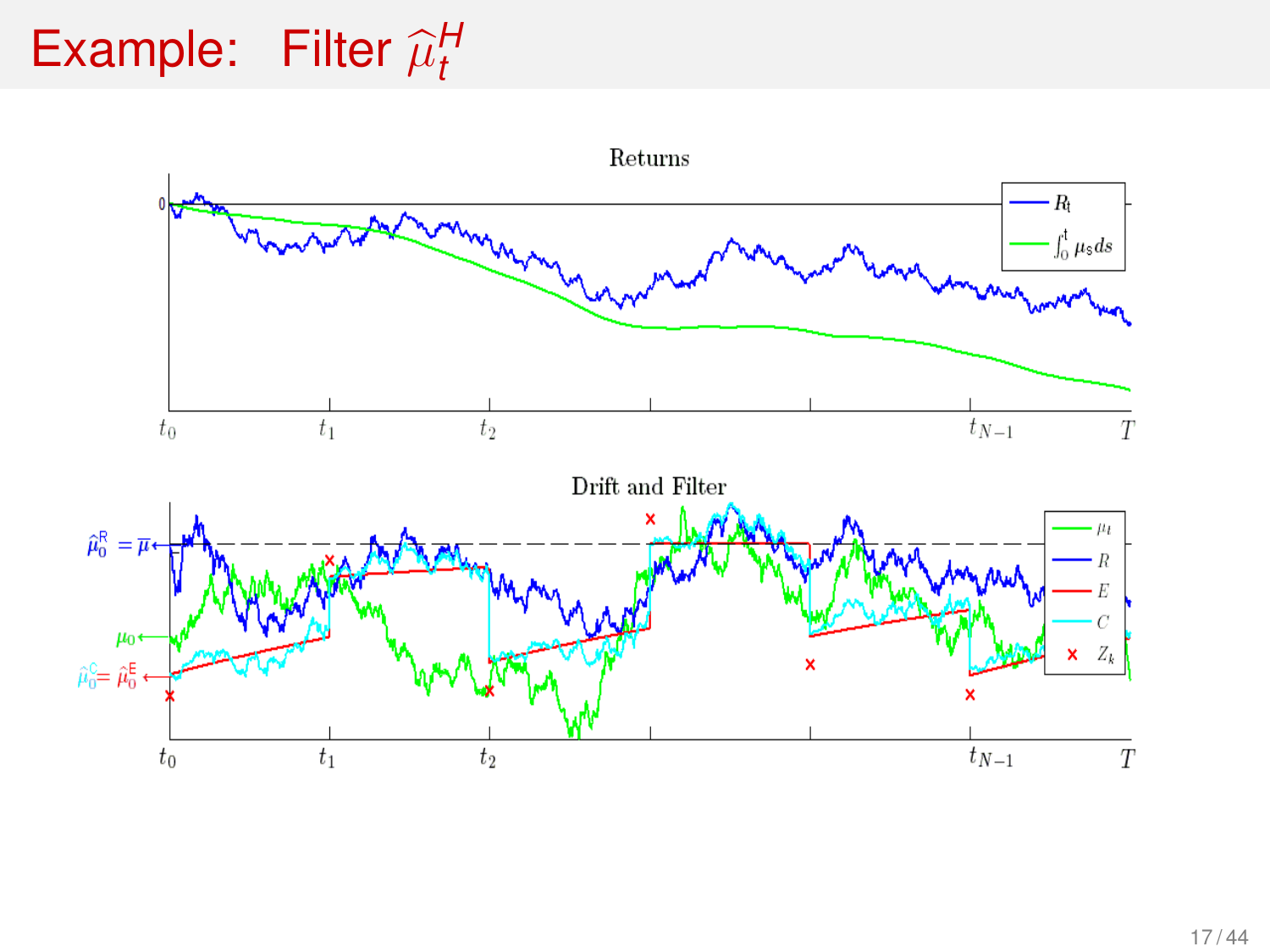#### Example: Conditional Variance  $q_t^H$ *t*

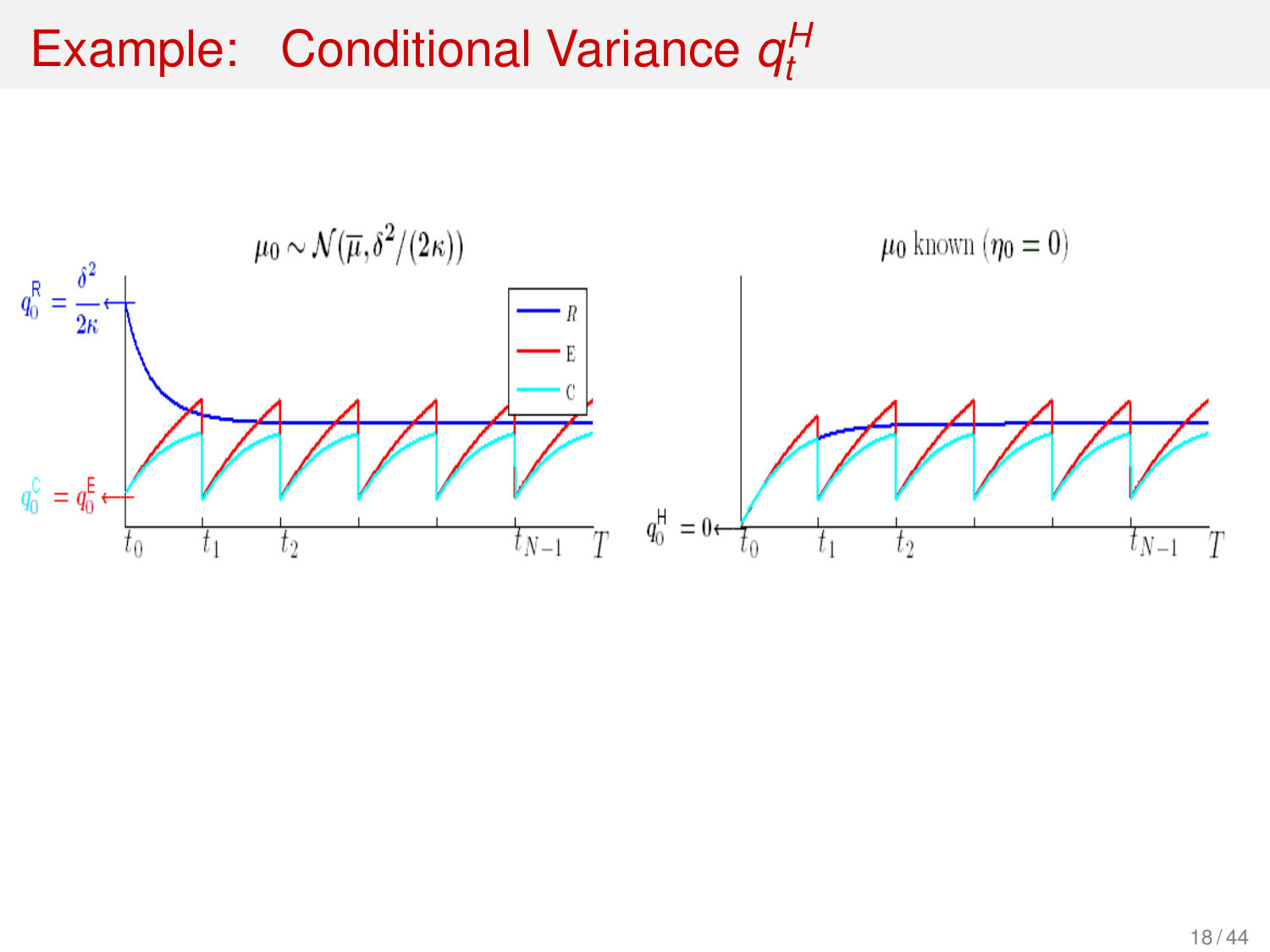#### Properties of Conditional Variance

• The conditional variances in all cases  $H = R$ ,  $E$ ,  $C$ ,  $F$  are deterministic, thus

$$
q_t^H = E[(\mu_t - \hat{\mu}_t^H)^2 | \mathcal{F}_t^H] = E[(\mu_t - \hat{\mu}_t^H)^2]
$$
  
=  $E[\mu_t^2] - E[(\hat{\mu}_t^H)^2] = Var(\mu_t) - Var(\hat{\mu}_t^H)$ 

- Small  $q_t^H$  means that the filter is close to the true state. Therefore  $q_t^H$  may serve as good performance measure.
- $q_t^C \le q_t^R$  and  $q_t^C \le q_t^E$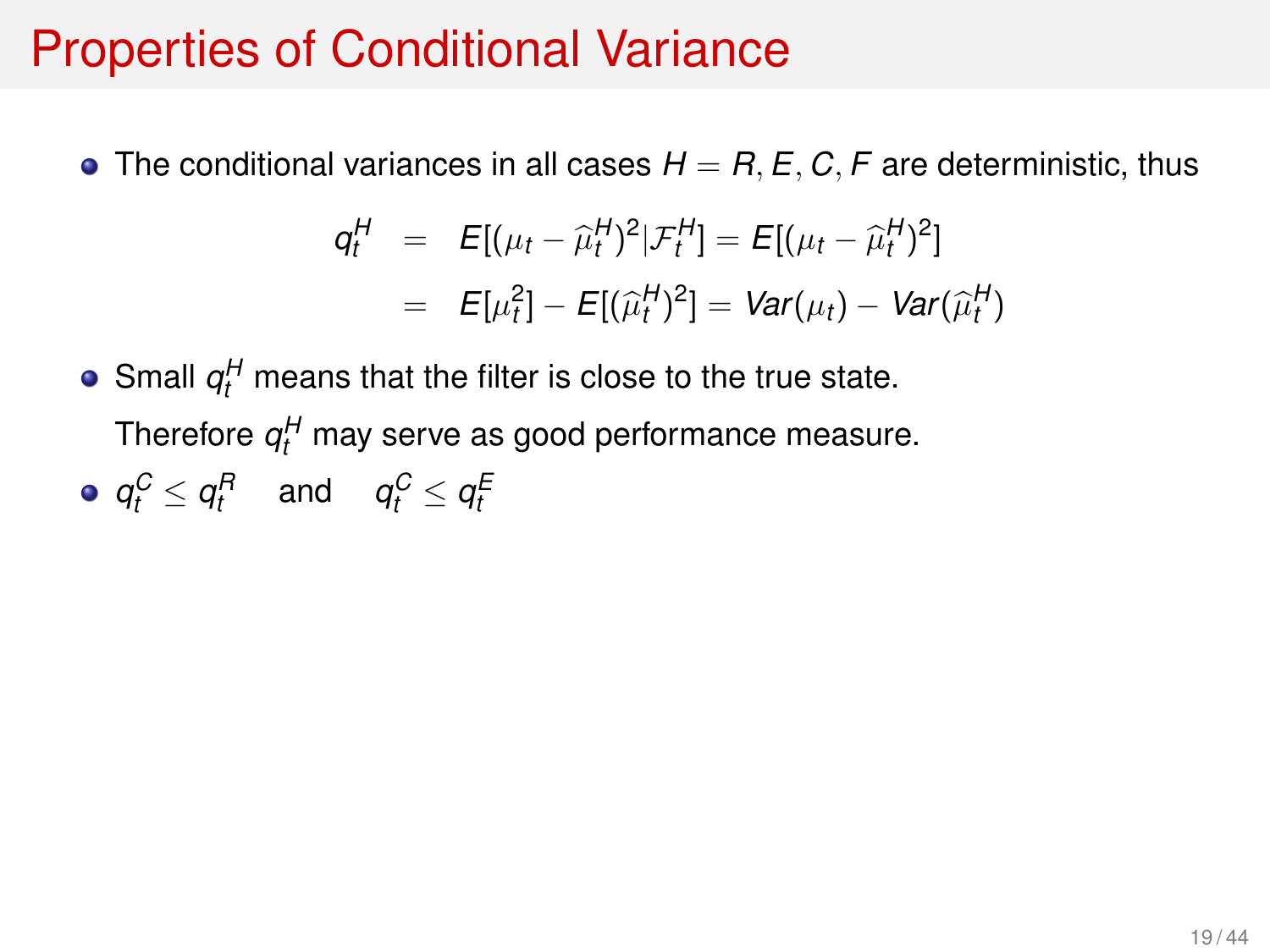#### Asymptotics of Conditional Variance for *t* → ∞

- Let  $T = \infty$
- $q_t^R \to q_\infty^R$  for  $t \to \infty$
- **•** For equidistant expert opinions with  $\Gamma_k = \Gamma > 0$  we get for  $H = E, C$

$$
\limsup_{t\to\infty} q_t^H = U^H \quad \text{and} \quad \liminf_{t\to\infty} q_t^H = L^H,
$$

where  $U^H > L^H > 0$  can be computed explicitly.

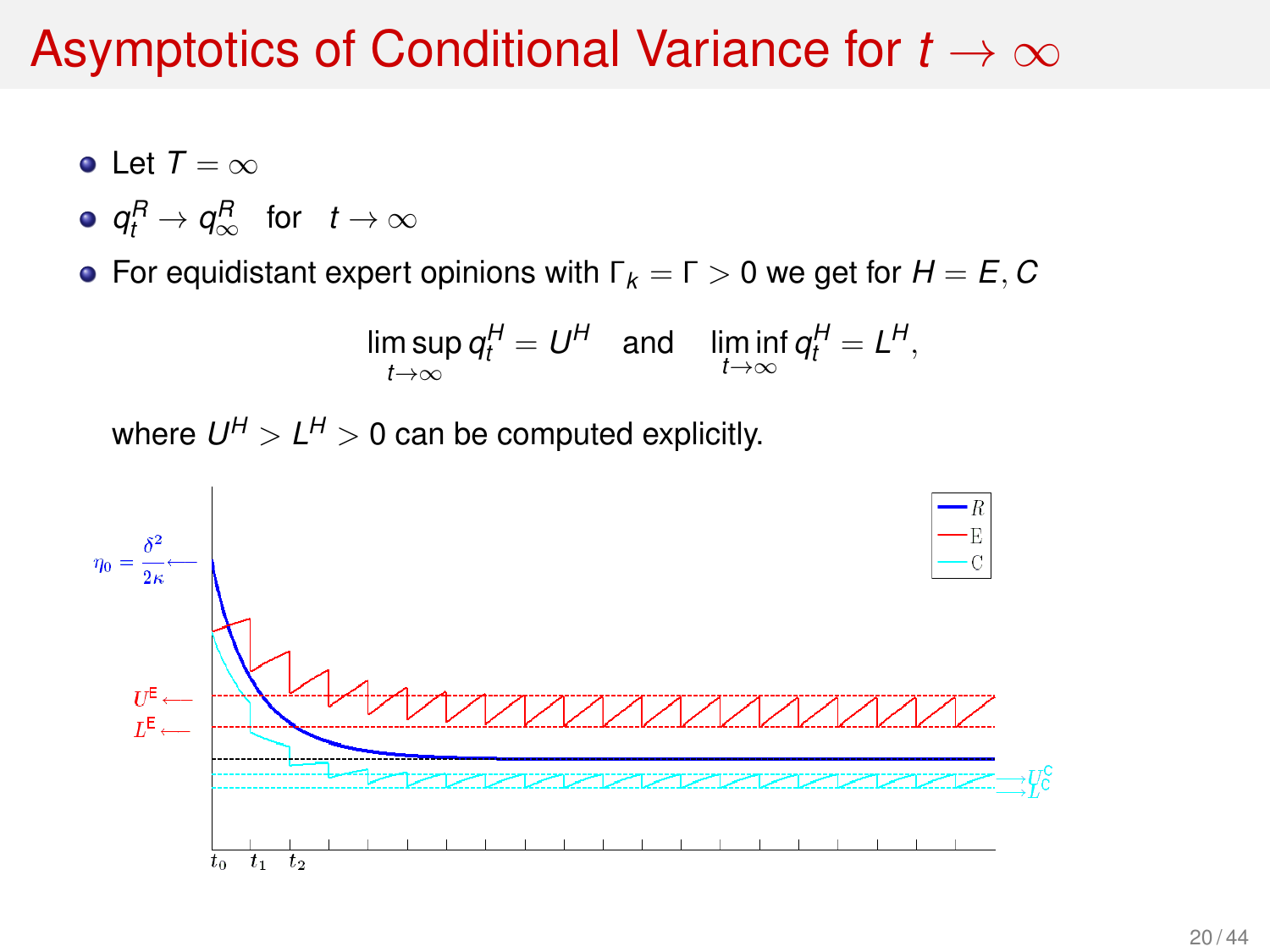#### Asymptotics of Conditional Variance for *N* → ∞

- Let *T* < ∞ fixed
- Expert opinions arrive more frequent and have some minimum confidence: For  $N \to \infty$  and  $H = E$ , C it holds  $q_t^{H,N} \to q_t^F = 0$  (full info, LLN)
- Expert opinions arrive more frequent and become "less confident": Consider equidistant expert opinions with  $t_k = k\Delta_N$  with  $\Delta_N = T/N$

$$
\Gamma_k = \Gamma = \frac{\sigma_J^2}{\Delta_N} \quad \text{with } \sigma_J > 0
$$

- Diffusion process  $dJ_t = \mu_t dt + \sigma_J dW_t^J$  models "continuous-time expert" An estimator for the drift in  $[t_k, t_k + \Delta_N]$  is  $Z_k = \frac{1}{\Delta_N} (J_{t_k + \Delta_N} - J_{t_k})$ For constant  $\mu_t = \mu_{t_k}$  we have  $Z_k \sim \mathcal{N}(\mu_{t_k}, \sigma_j^2/\Delta_N)$
- Let  $\widehat{\mu}^{J}$  and  $q^{J}$  denote Kalman filter and cond. variance from observing  $J$

Diffusion approximation

For 
$$
N \to \infty
$$
 it holds  $|q_t^{E,N} - q_t^J| \to 0$  uniformly for all  $t \in [0, T]$   

$$
\int_0^T E[ |\widehat{\mu}_t^{E,N} - \widehat{\mu}_t^J|^2 ] dt \to 0
$$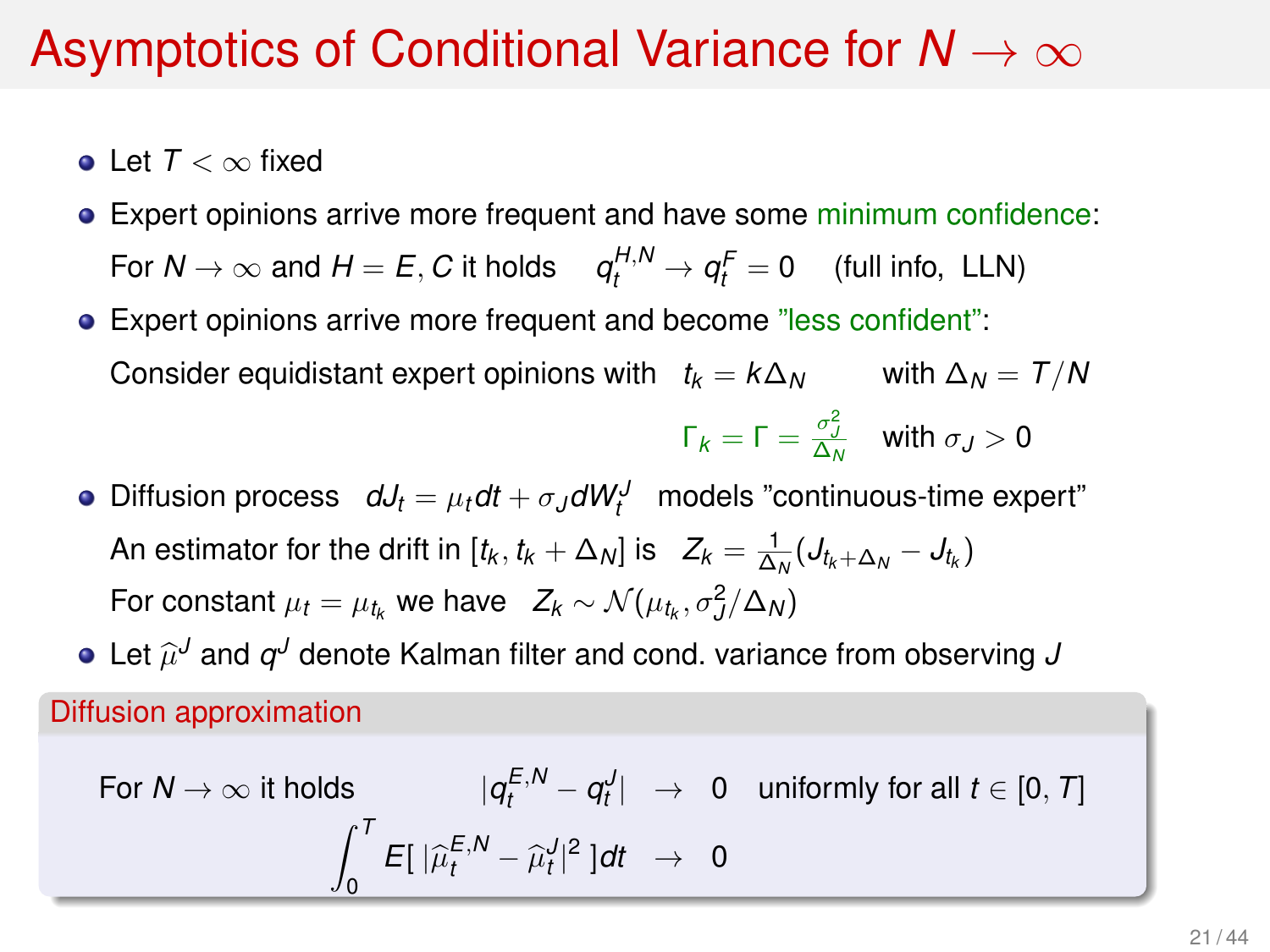# Example: Diffusion approximation

#### Diffusion approximation

For 
$$
N \to \infty
$$
 it holds  $|q_t^{E,N} - q_t^J| \to 0$  uniformly for all  $t \in [0, T]$   

$$
\int_0^T E[ |\widehat{\mu}_t^{E,N} - \widehat{\mu}_t^J|^2 ] dt \to 0
$$

Conditional variances  $q_t^{E,N}$  and  $q_t^{J}$ 

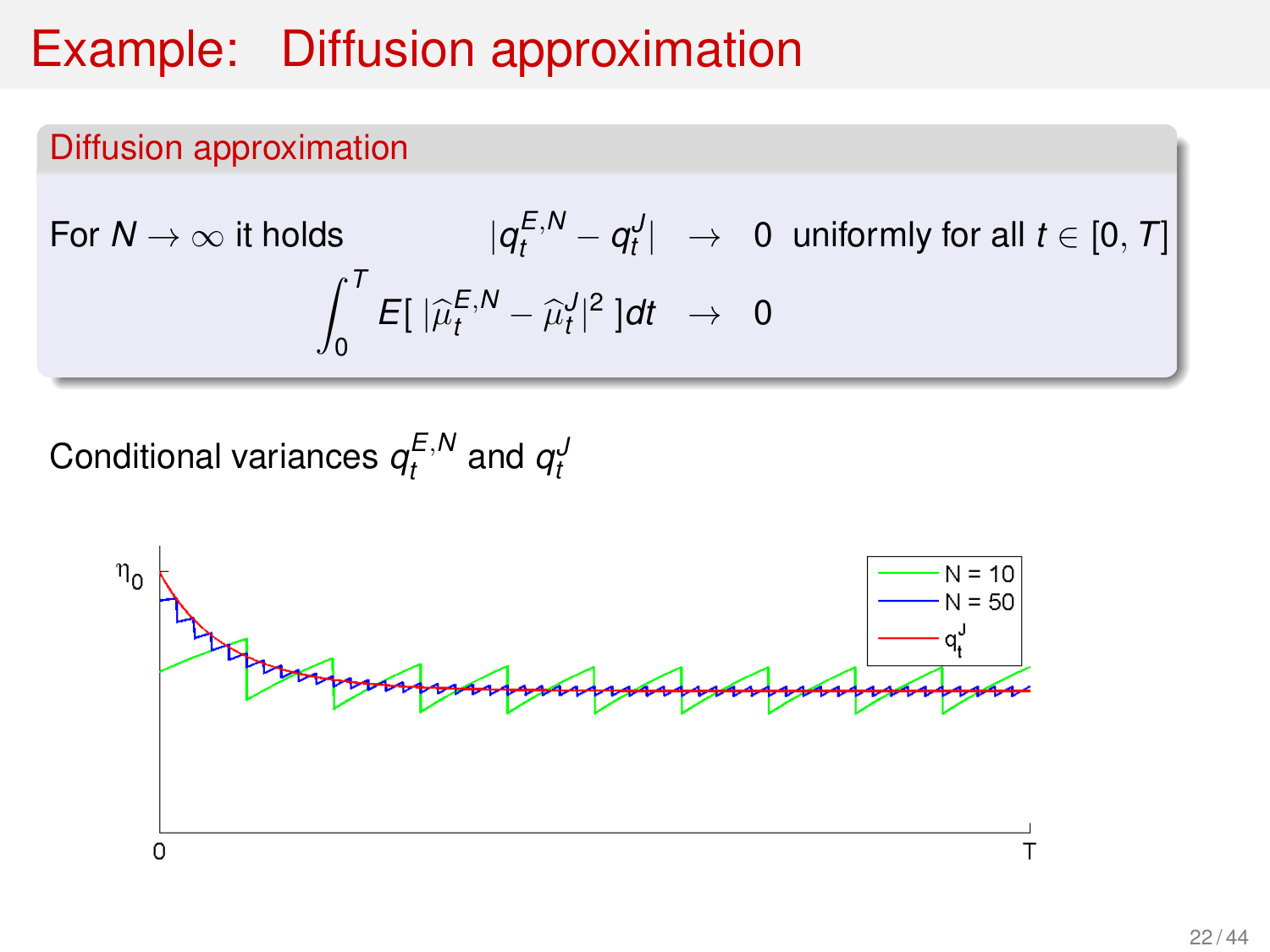# Optimal Expected Logarithmic Utility

 $V(x_0) = \sup_{\pi \in A^H}$  $E$ [log  $X^*_7$ ]

Already known: for  $U=U_0=$  log and information  $\mathbb{F}^H$  the optimal strategy is

$$
\pi_t^* = \sigma^{-2} \hat{\mu}_t^H
$$
\nTherefore,

\n
$$
V^H(x_0) = E[\log X_T^{*}] = \log x_0 + E\Big[\int_0^T \left(\pi_t^* \hat{\mu}_t^H - \frac{1}{2} (\sigma \pi_t^*)^2\right) dt\Big]
$$
\n
$$
= \log x_0 + \frac{1}{2\sigma^2} \int_0^T \underbrace{E\big[(\hat{\mu}_t^H)^2\big]}_{E[\mu_t^2] - q_t^H} dt
$$

Theorem (Gabih/Kondakji/Sass/W. 2014)

$$
V^H(x_0) = \log x_0 + \frac{1}{2 \sigma^2} \Big( \int_0^T E[\mu_t^2] dt - \int_0^T q_t^H dt \Big)
$$

*where the integrals (in all four cases) can be computed explicitly.*

Properties derived for  $q_t^H$  allow to derive corresponding properties for  $V^H(x_0)$ .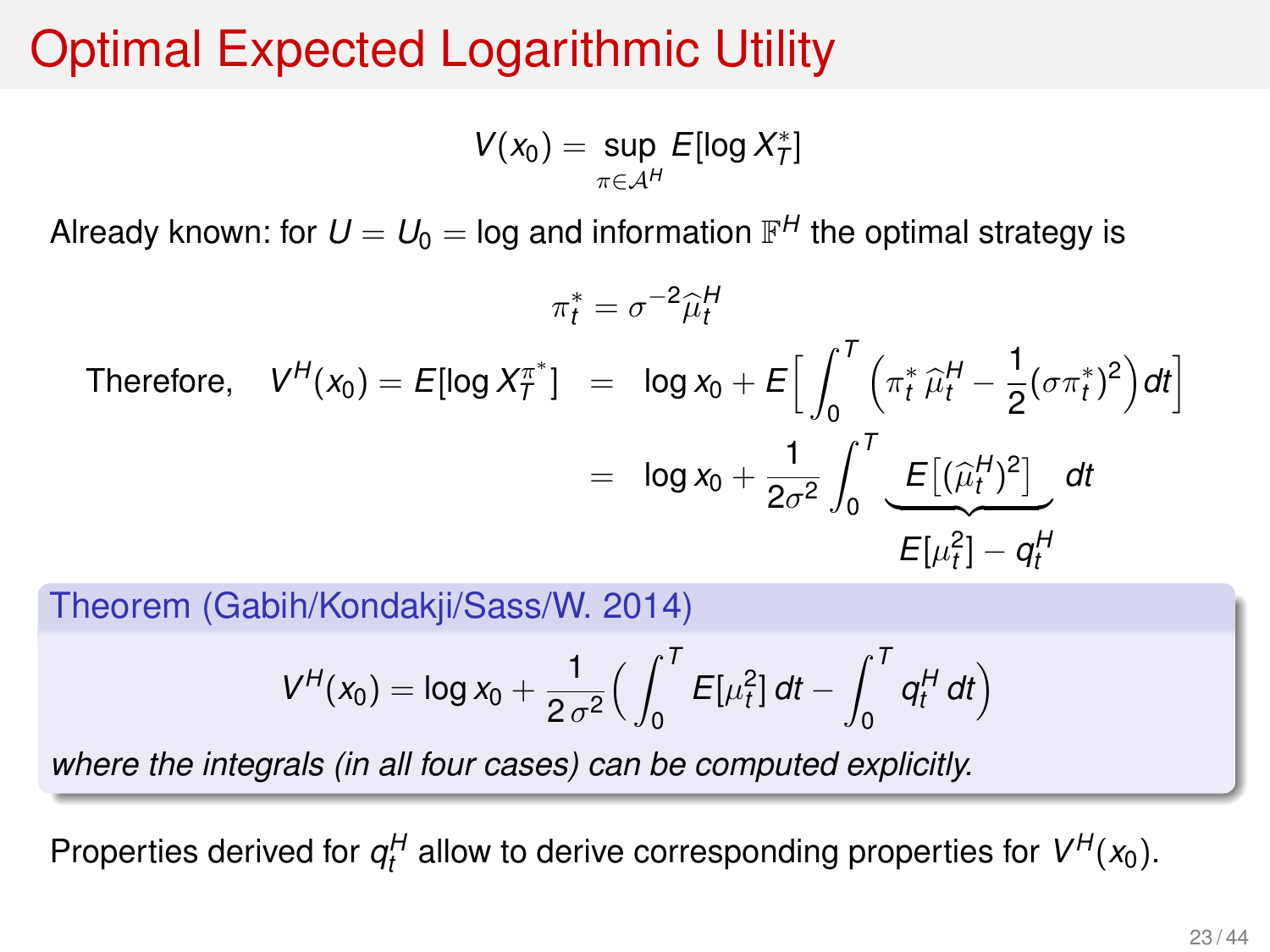# **Efficiency**

We want to quantify the monetary value of the information.

| Investor                   |             | $H (= R, E, C)$ |
|----------------------------|-------------|-----------------|
| Information (observations) | ⊮″          | ਾ $H$           |
| Initial capital            | $x_0^F = 1$ | $x_0^H$         |
| Opt. terminal wealth       | ΧF          | ΧH              |

How much initial capital  $x_0^H$  needs H to obtain the same expected utility as F?

Solve 
$$
V^F(1) = V^H(x_0^H)
$$
:  

$$
x_0^H = \exp\left(\frac{1}{2\sigma^2} \int_0^T q_t^H dt\right)
$$

Loss of information  $x_0^H - 1$ Efficiency  $H = 1/x_0^H$ 

for (non-fully informed) H-investor .

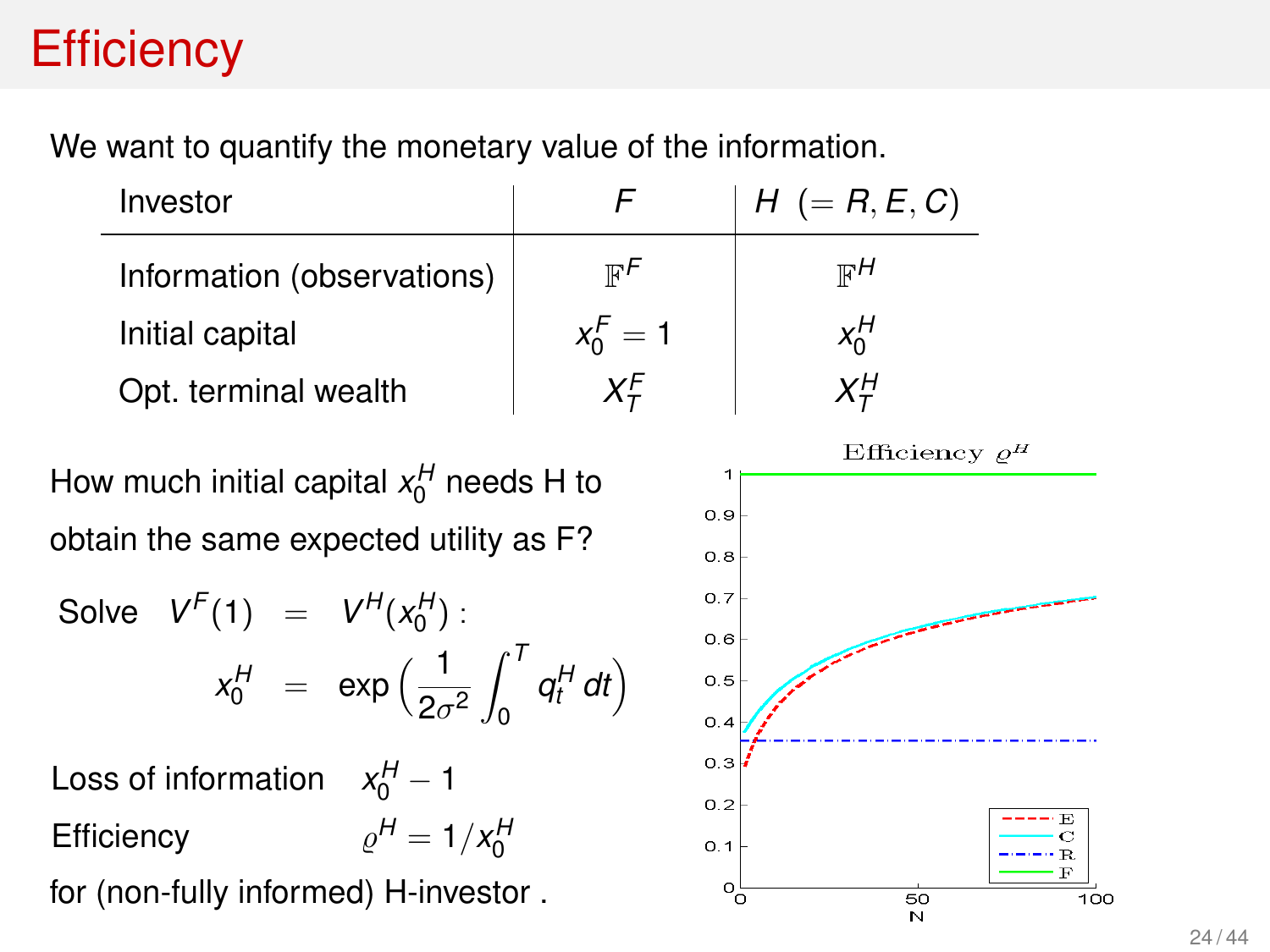# Efficiency: Numerical Example

Value  $V^H(1)$  and efficiency  $\varrho^H$  in % for various numbers N

|            | $V^H(1)$ |        | $\varrho^H$ |       |
|------------|----------|--------|-------------|-------|
| R          | 0.3213   |        | 35.63       |       |
| Ν          | F        | С      | F           | C     |
| 10         | 0.5208   | 0.6008 | 43.49       | 47.12 |
| 100        | 0.9957   | 1.0017 | 69.94       | 70.36 |
| 1.000      | 1.2297   | 1.2299 | 88.37       | 88.39 |
| 10.000     | 1.3134   | 1.3134 | 96.09       | 96.09 |
| 100.000    | 1.3407   | 1.3407 | 98.74       | 98.74 |
| 1.000.000  | 1.3493   | 1.3493 | 99.60       | 99.60 |
| 10.000.000 | 1.3521   | 1.3521 | 99.87       | 99.87 |
|            |          | 1.3533 | 100.00      |       |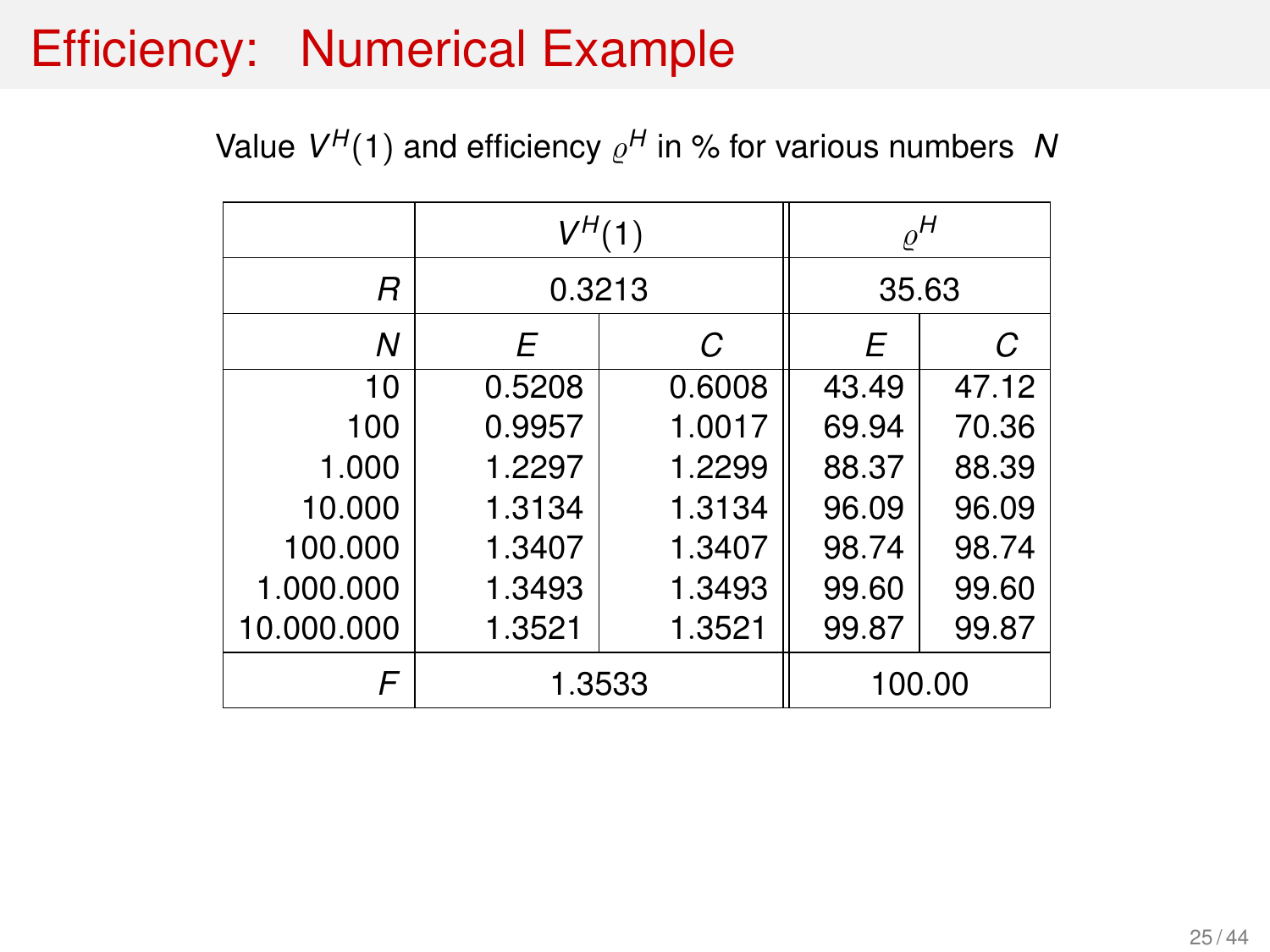# <span id="page-25-0"></span>Maximizing Power Utility in an HMM Model

- We consider *n* stocks with returns  $dR_t = \mu(Y_t)dt + \sigma dW_t^R$ and drift driven by a finite-state Markov chain *Y*.
- expert opinions arrive at jump times of a Poisson process with intensity  $\lambda$ and modeled by a marked point process  $(T_k, Z_k)$
- $Z_n$  depends on current state  $Y_{T_n}$ , density  $f(z, Y_{T_n})$  $(Z_n)$  cond. independent given  $\mathcal{F}_T^Y = \sigma(Y_s : s \in [0, T])$
- We are mainly interested in the information regimes

 $\mathbb{F}^H$ observing returns only  $\mathbb{F}^C$ both returns and expert opinions

and want to maximize  $E[U(X_T^\pi)]$  for power utility  $U_\theta(x) = \frac{x^\theta}{\theta}, \ \ \theta < 1, \ \theta \neq 0$ 

• For  $H = F$  (full info) the problem is solved in RIEDER & BAUERLE (2004)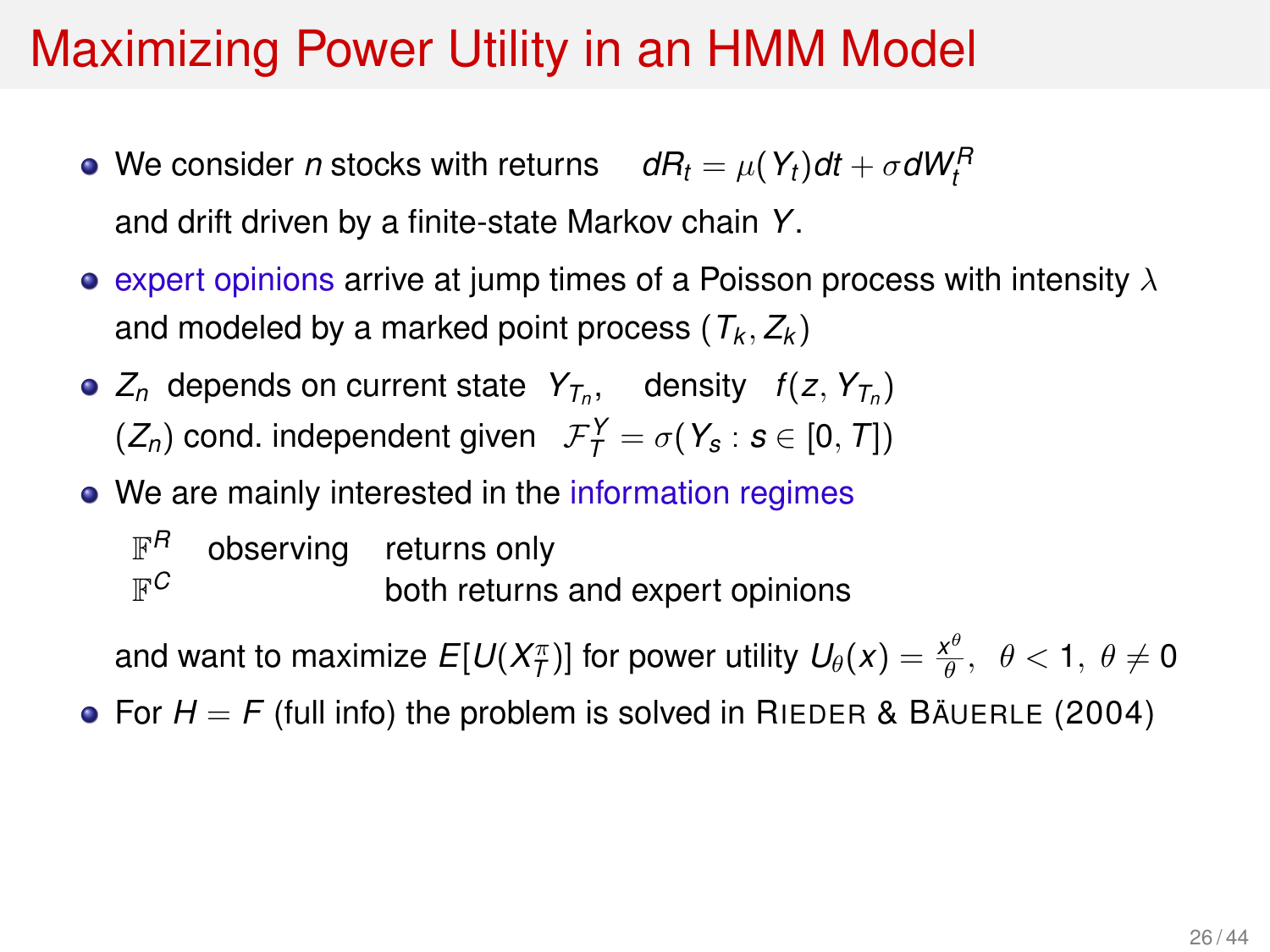# HMM Filtering: Returns Only (*H* = *R*)

Returns  $dR_t = \frac{dS_t}{S_t} = \mu(Y_t) dt + \sigma dW_t$  observations Drift  $\mu(Y_t) = M Y_t$  non-observable (hidden) state **Investor filtration**  $\mathcal{F}_t^R = (\mathcal{F}_t^R)_{t \in [0, T]}$  with  $\mathcal{F}_t^R = \sigma(R_u : u \le t) \subset \mathcal{G}_t$ **Filter**  $P_t^k := P(Y_t = e_k | \mathcal{F}_t^R)$  $\widehat{\mu(Y_t)} := E[\mu(Y_t)|\mathcal{F}_t^R] = \mu(p_t) = \sum_{i=1}^d$  $\sum_{j=1}^{\infty} p_t^j \mu_j$ **Innovations process**  $\widetilde{h}_t^R := \sigma^{-1}(R_t - \int_0^t \widehat{\mu(Y_s)} ds)$  is an  $\mathbb{F}^R$ -BM HMM filter LIPTSER, SHIRYAEV (1974), WONHAM (1965), ELLIOTT (1993)  $p_0^k = \rho^k$  $dp_t^k = \sum^d$ *j*=1  $Q^{jk}p_t^j dt + \beta_k (p_t)^T dW_t^R$ where  $\beta_k(p) = p^k \sigma^{-1} \Big( \mu_k - \sum_{k=1}^d p^k \sigma_k \Big)$  $p^j\mu_j$ 

*j*=1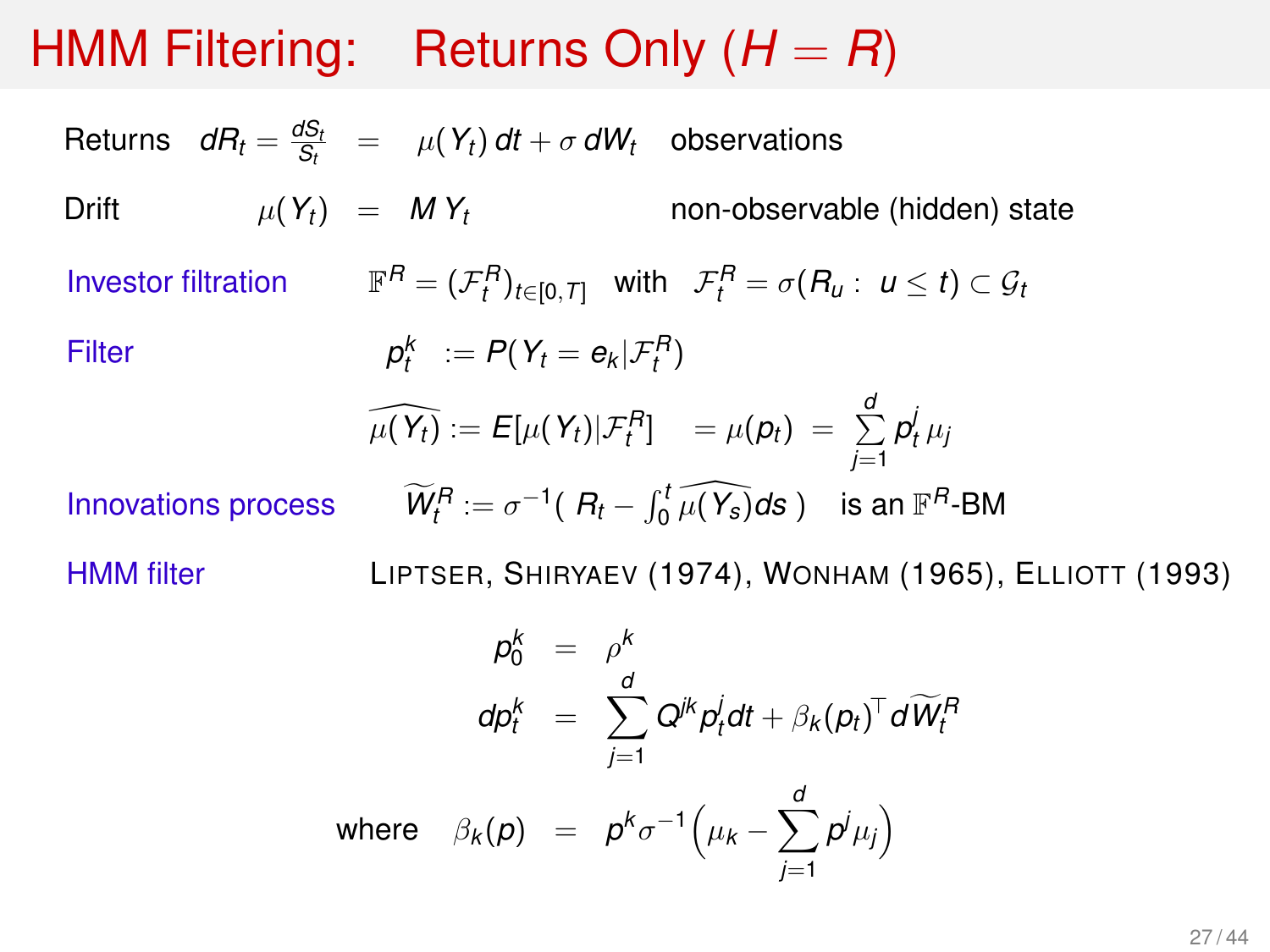# HMM Filtering: Returns and Expert Opinions (*H* = *C*)

Extra information has no impact on filter *p<sup>t</sup>* between 'information dates' *T<sup>n</sup>* Bayesian updating at  $t = T_n$ :

 $\rho^k_{\mathcal{T}_n} \, \propto \, \rho^k_{\mathcal{T}_n-} \, f(Z_n,e_k)$  recall:  $f(\cdot,\,Y_{\mathcal{T}_n})$  is density of  $Z_n$  given  $Y_{\mathcal{T}_n}$ 

with normalize 
$$
\sum_{j=1}^d p_{T_n-}^j f(Z_n, e_j) =: \overline{f}(Z_n, p_{T_n-})
$$

#### HMM filter

$$
p_0^k = \rho^k
$$
\n
$$
dp_t^k = \sum_{j=1}^d Q^{jk} p_t^j dt + \beta_k (p_t)^T d\widetilde{W}_t^R + p_{t-}^k \int_{\mathcal{Z}} \left( \frac{f(z, e_k)}{\overline{f}(z, p_{t-})} - 1 \right) \widetilde{I}(dt \times dz)
$$
\nCompensated measure\n
$$
\widetilde{I}(dt \times dz) := I(dt \times dz) - \lambda dt \sum_{k=1}^d p_{t-}^k f(z, e_k) dz
$$
\ncompensator

Zakai equation for the unnormalized filter & robust filter see ELLIOTT, SIU, YANG (2010), KONDAKJI (2012)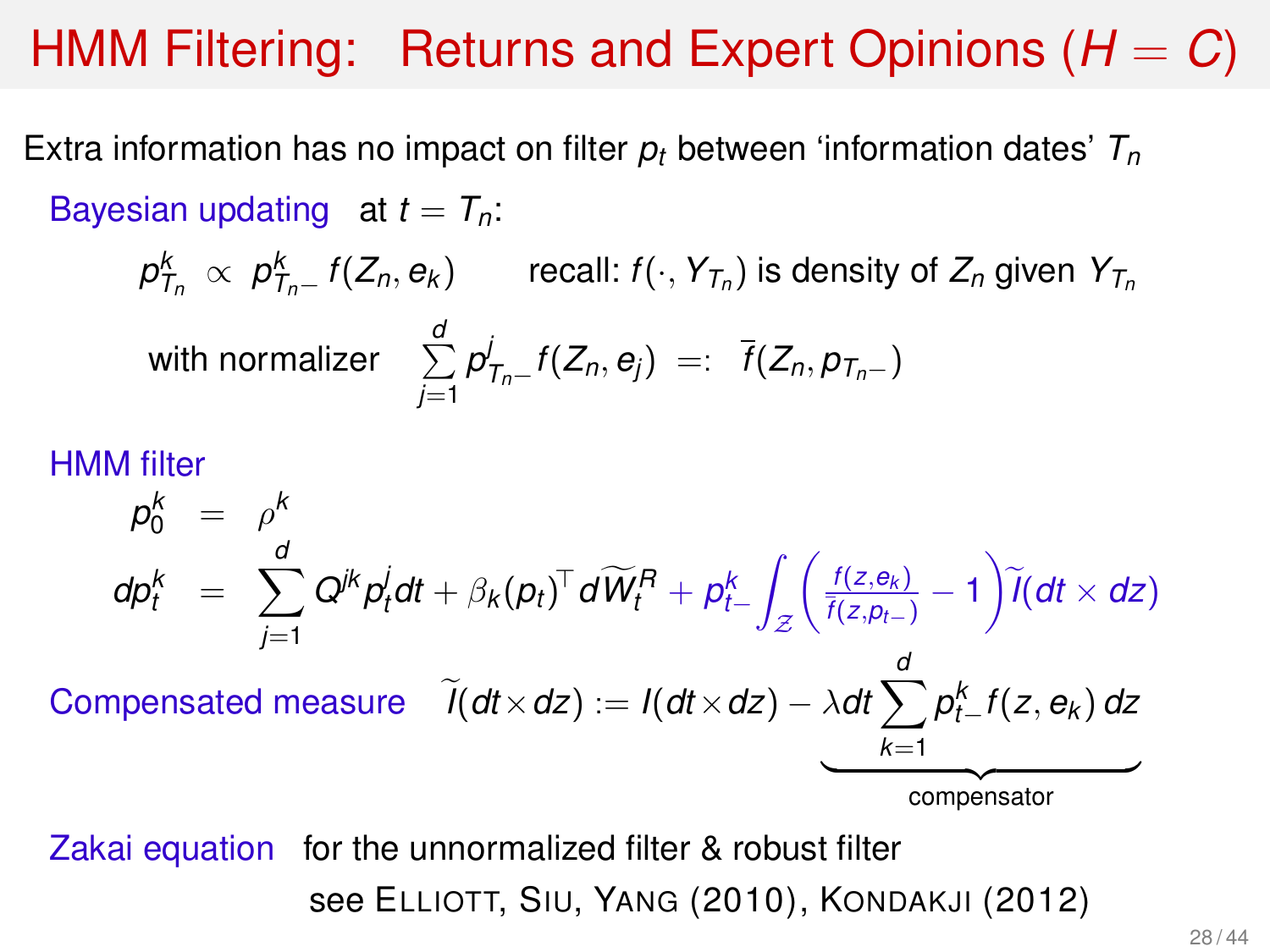Start animation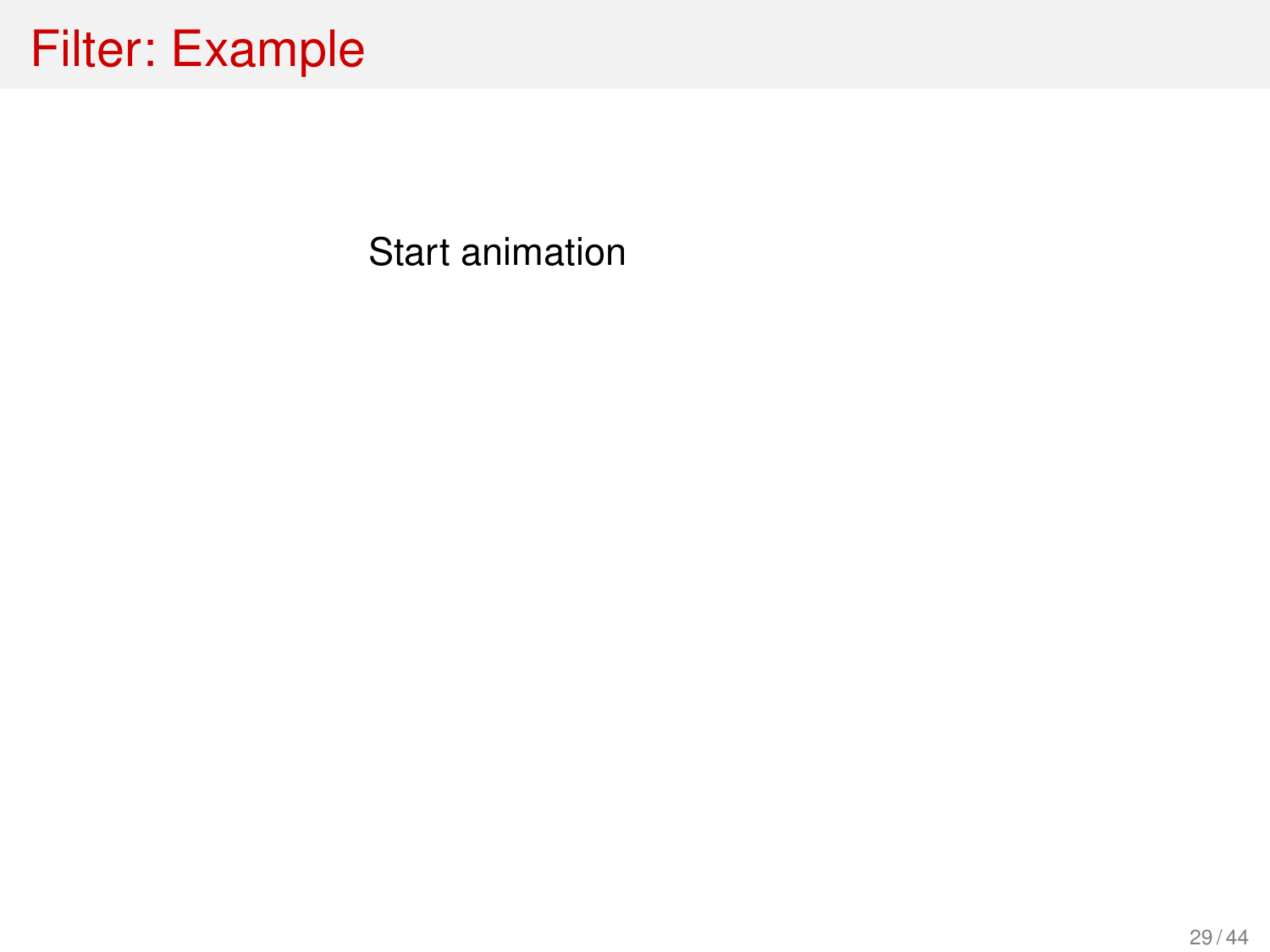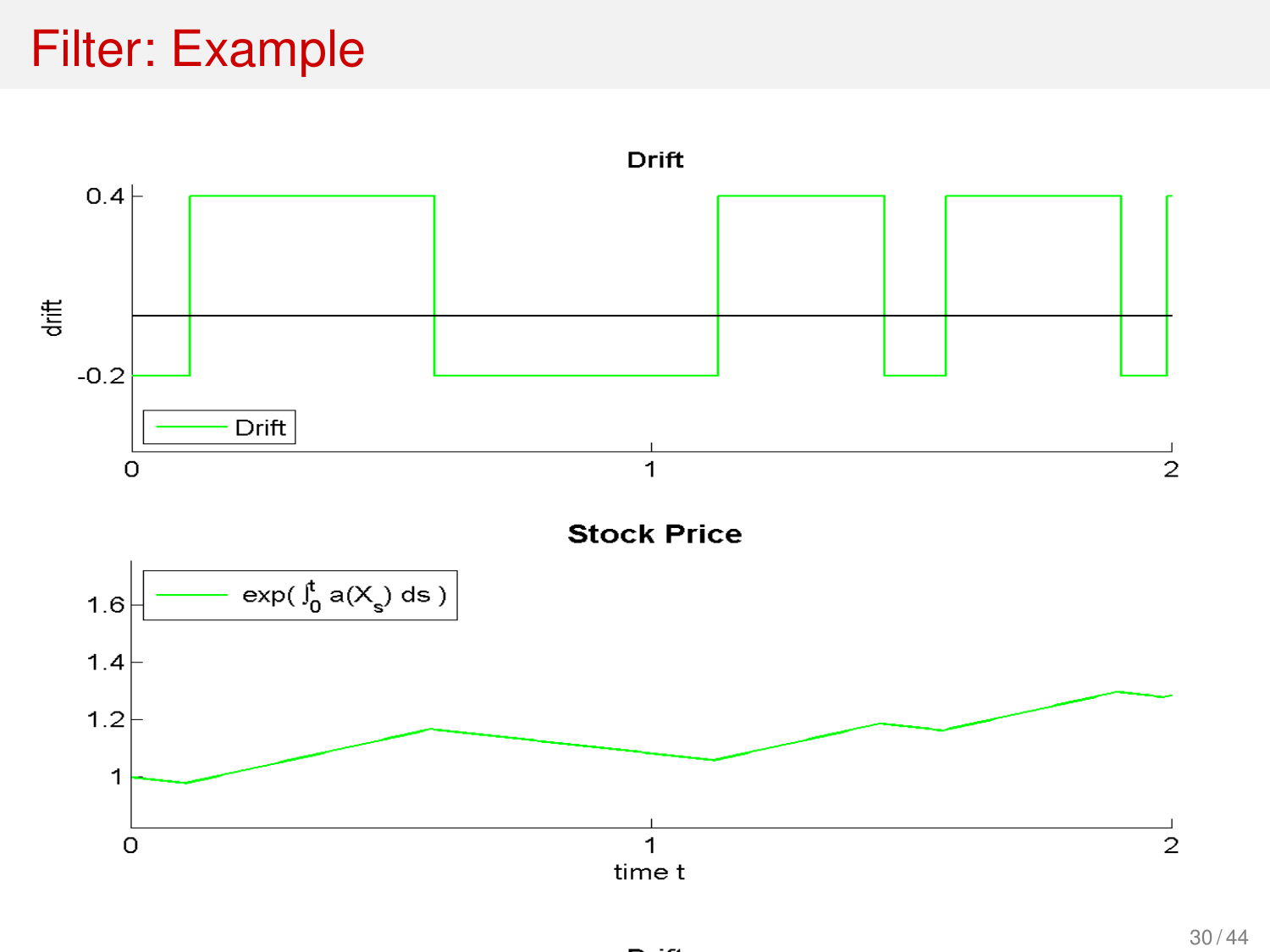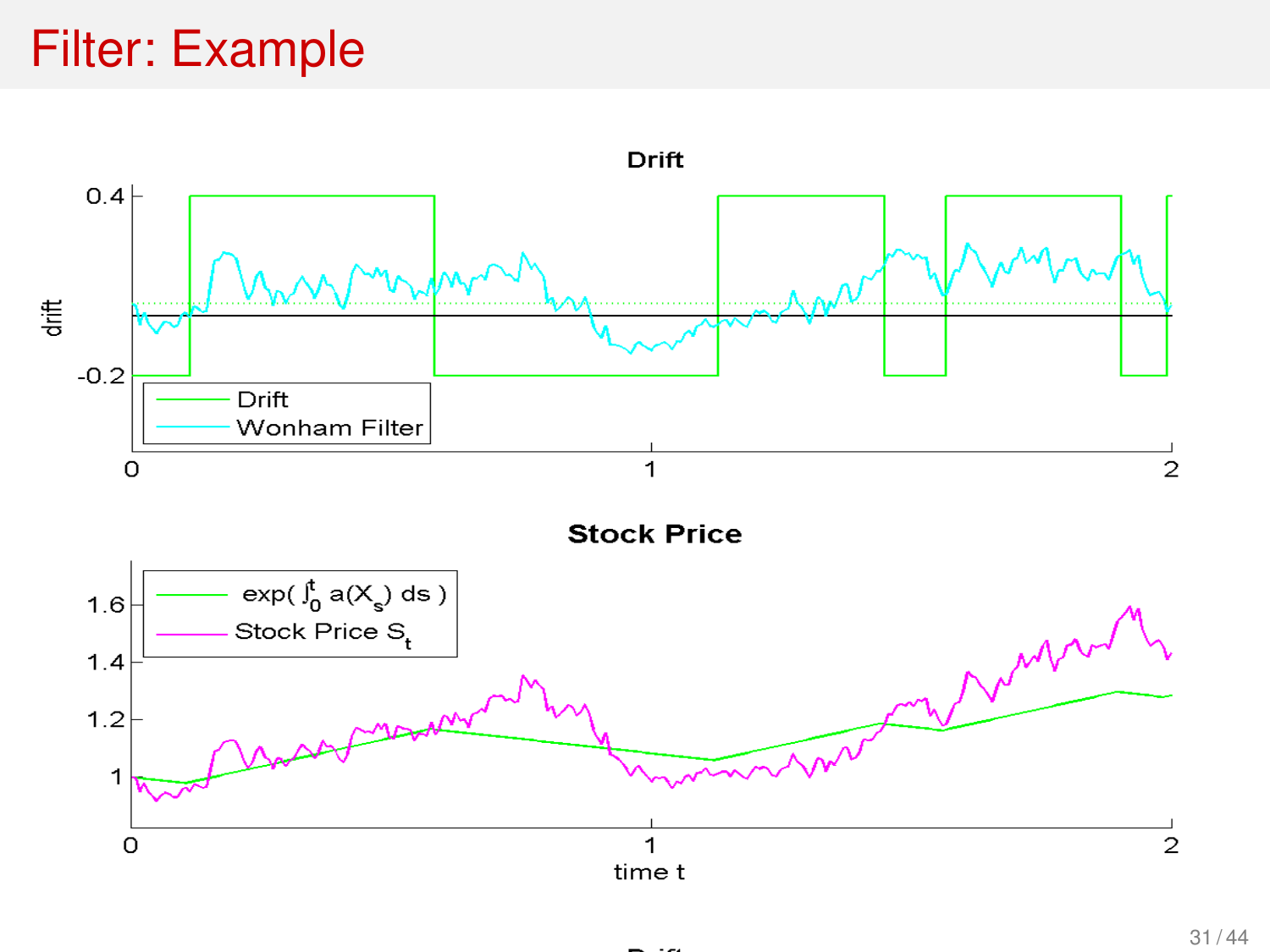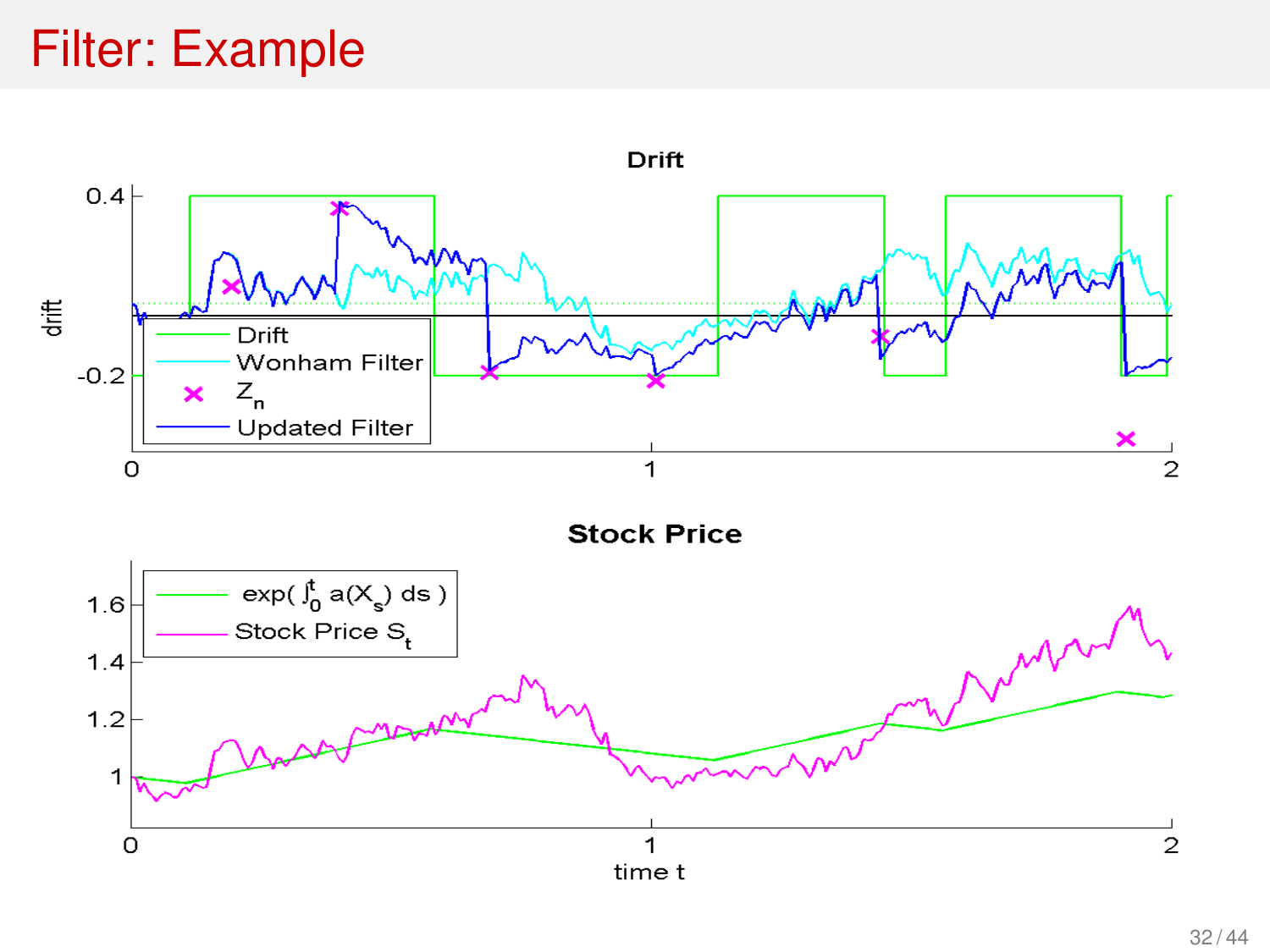#### Optimization Problem Under Partial Information

Wealth 
$$
dX_t^{(\pi)} = X_t^{(\pi)} \pi_t^{\top} (\mu(\mathbf{Y}_t) dt + \sigma dW_t), \quad X_0^{(\pi)} = x_0
$$
  
Admissible strategies  $\mathcal{A}^H = \{ (\pi_t)_{t \in [0, T]} \mid \pi_t \in K \subset \mathbb{R}^n \text{ with } K \text{ compact}$ 
$$
\pi \text{ is } \mathbb{F}^H\text{-adapted }
$$

 $R$ *eward* function

 $Value function$ 

$$
v(t, x, \pi) = E_{t,x}[ U(X_T^{(\pi)}) ] \quad \text{for } \pi \in \mathcal{A}^H
$$
  

$$
V(t, x) = \sup_{\pi \in \mathcal{A}^H} v(t, x, \pi)
$$

Find optimal strategy  $\pi^* \in A^H$  such that  $V(0, x_0) = V(0, x_0, \pi^*)$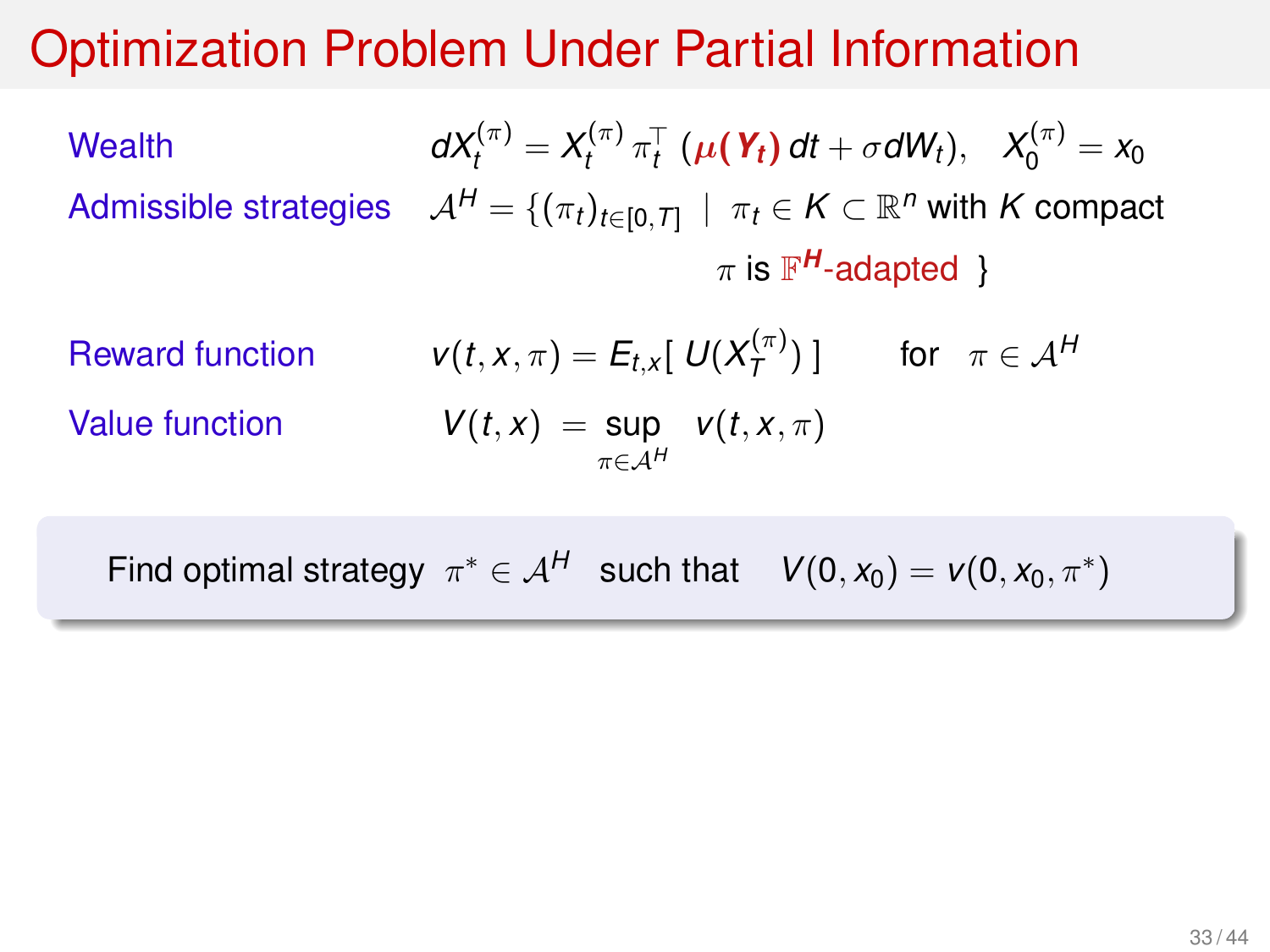#### Reduction to an OP Under Full Information

Consider augmented state process 
$$
(X_t, p_t)
$$
  
\nWealth\n
$$
dX_t^{(\pi)} = X_t^{(\pi)} \pi_t^{\top} (\widehat{\mu(Y_t)} dt + \sigma d\widetilde{W}_t^R), \qquad X_0^{(\pi)} = x_0
$$
\nFitter\n
$$
d\rho_t^k = \sum_{j=1}^d Q^{jk} p_t^j dt + \beta_k (p_t)^{\top} d\widetilde{W}_t^R
$$
\n
$$
+ p_{t-}^k \int_{\mathcal{Z}} \left( \frac{f(z, e_k)}{\overline{f(z, p_{t-})}} - 1 \right) \widetilde{I}(dt \times dz), \qquad p_0^k = \rho^k
$$
\nReward function

\n
$$
v(t, x, p, \pi) = E_{t, x, p}[ U(X_T^{(\pi)}) ] \qquad \text{for } \pi \in \mathcal{A}^H
$$
\nValue function

\n
$$
V(t, x, p) = \sup_{\pi \in \mathcal{A}^H} v(t, x, p, \pi)
$$

Find  $\pi^* \in A^H(0)$  such that  $V(0, x_0, \rho) = V(0, x_0, \rho, \pi^*)$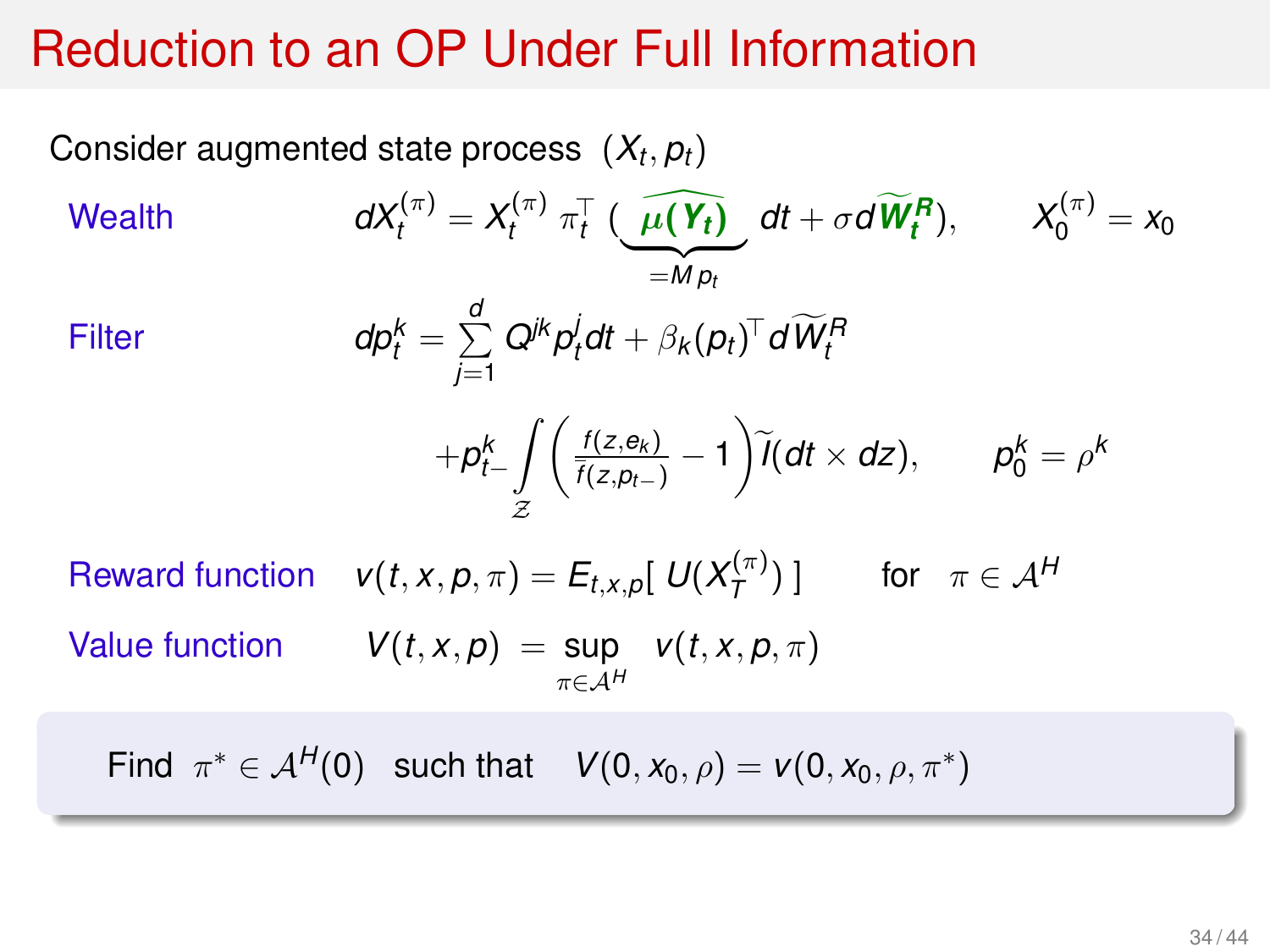# Dynamic Programming Approach

Transformation to risk-sensitive control problem NAGAI & RUNGGALDIER (2008), DAVIS & LLEO (2012)

Change of measure:  $P^{(\pi)}(A) = E[Z^{\pi}1_A]$  for  $A \in \mathcal{F}_T$ 

$$
\text{where} \quad Z^{\pi}:=\exp\Big\{\theta\int_{0}^{T}\pi^{\top}_{s}\sigma d\widetilde{W}_{s}^{R}-\frac{\theta^{2}}{2}\int_{0}^{T}\pi^{\top}_{s}\sigma\sigma^{\top}\pi_{s}d\mathbf{s}\Big\}
$$

Reward function

$$
E_{t,x,p}[U(X_T^{(\pi)})] = \frac{x^{\theta}}{\theta} \underbrace{E_{t,p}^{(\pi)} \left[ \exp \left\{-\int_t^T b(p_s,\pi_s) ds\right\} \right]}_{\text{max}}
$$

 $=:\mathbf{v}(t,\mathbf{p},\pi)$  independent of *x* 

where 
$$
b(p, \pi) := -\theta\left(\pi^{\top}Mp - \frac{1-\theta}{2}\pi^{\top}\sigma\sigma^{\top}\pi\right)
$$

Value function  $V(t, p) = \sup$ π∈A*<sup>H</sup> v*(*t*, *p*,  $\pi$ ) for 0 <  $\theta$  < 1

Find  $\pi^* \in A^H$  such that  $V(0, \rho) = V(0, \rho, \pi^*)$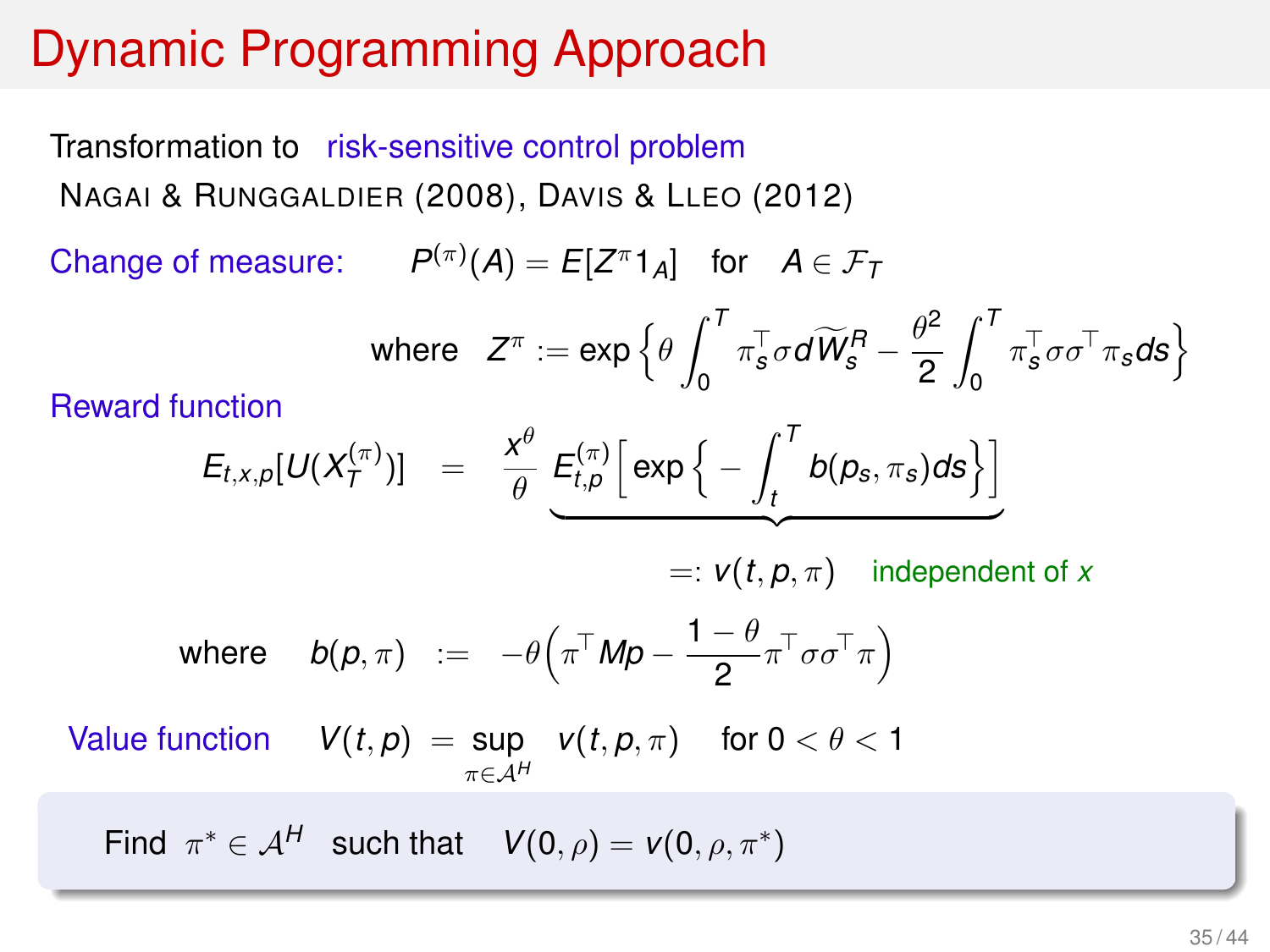# Dynamic Programming Equation (DPE)

State 
$$
dp_t = \alpha(p_t, \pi_t)dt + \beta^{\top}(p_t)dB_t + \int_{\mathcal{Z}} \gamma_l(p_t, z)\widetilde{I}(dt \times dz)
$$
  
Generator  $\mathcal{L}^a g(p) = \frac{1}{2}tr[\beta^{\top}(p)\beta(p)D^2g] + \alpha^{\top}(p, a)\nabla g$ 
$$
+ \lambda \int_{\mathcal{Z}} \{g(p + \gamma_l(p, z)) - g(p)\}\overline{f}(z, p)dz
$$

DPE (Generalized Hamilton-Jacobi-Bellman Equation)

$$
V_t(t,p) + \sup_{a \in K} \left\{ \mathcal{L}^a V(t,p) - b(p,\pi) V(t,p) \right\} = 0
$$
  
terminal condition  $V(T,p) = 1$ 

Candidate for the Optimal Strategy

$$
\pi^* = \pi^*(t, p) = \frac{1}{(1-\theta)} (\sigma \sigma^{\top})^{-1} \Big\{ M p + \frac{1}{V(t, p)} \sigma \beta(p) \nabla_p V(t, p) \Big\}
$$

myopic strategy  $+$  correction

Certainty equivalence principle does not hold

Justification and regularization of DPE FREY, GABIH, W. (2014)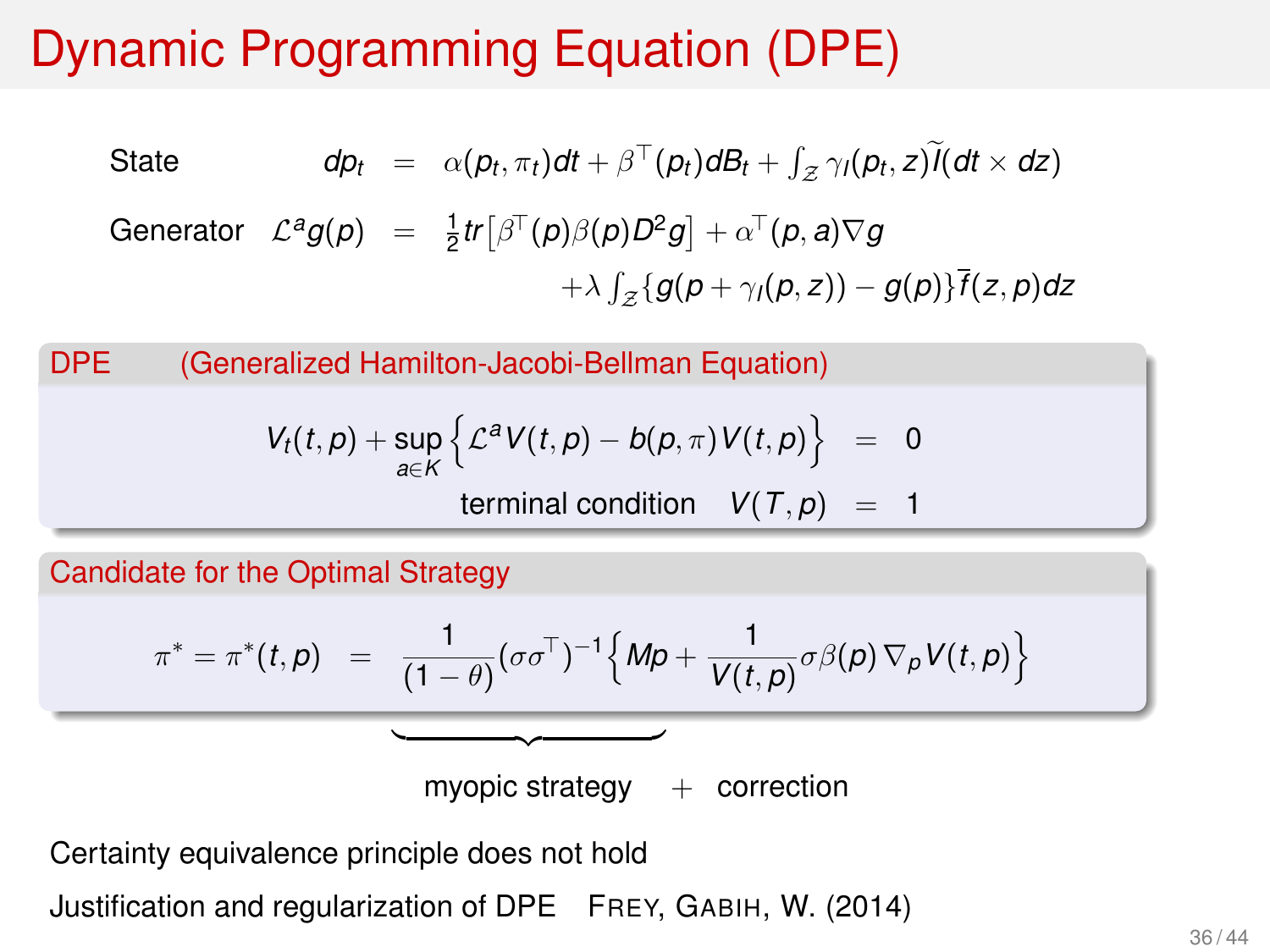# Computation of the Optimal Strategy

#### Dynamic Programming Equation

$$
V_t(t,p) + \sup_{a \in K} \left\{ \mathcal{L}^a V(t,p) - b(p,a) V(t,p) \right\} = 0
$$
  
terminal condition  $V(T,p) = 1$   
Generator  $\mathcal{L}^a g(p) = \frac{1}{2} tr [\beta^T(p)\beta(p)D^2g] + \alpha^T(p,a)\nabla g$   
 $+ \lambda \int_{\mathcal{Z}} \{ g(p + \gamma(p,z)) - g(p) \} \overline{f}(z,p) dz$ 

Plugging in the optimal strategy

$$
\pi^* = \pi^*(t, \rho) = \frac{1}{(1-\theta)} (\sigma \sigma^{\top})^{-1} \Big\{ M \rho + \frac{1}{V(t, \rho)} \sigma \beta(\rho) \nabla_{\rho} V(t, \rho) \Big\}
$$

yields a nonlinear partial integro-differential equation (PIDE) Normalization of *p*: reduction to *d* − 1 "spatial" variables For  $d = 2$  states: only one "spatial" variable, ellipticity condition is satisfied Solve PIDE numerically using an explicit finite difference scheme.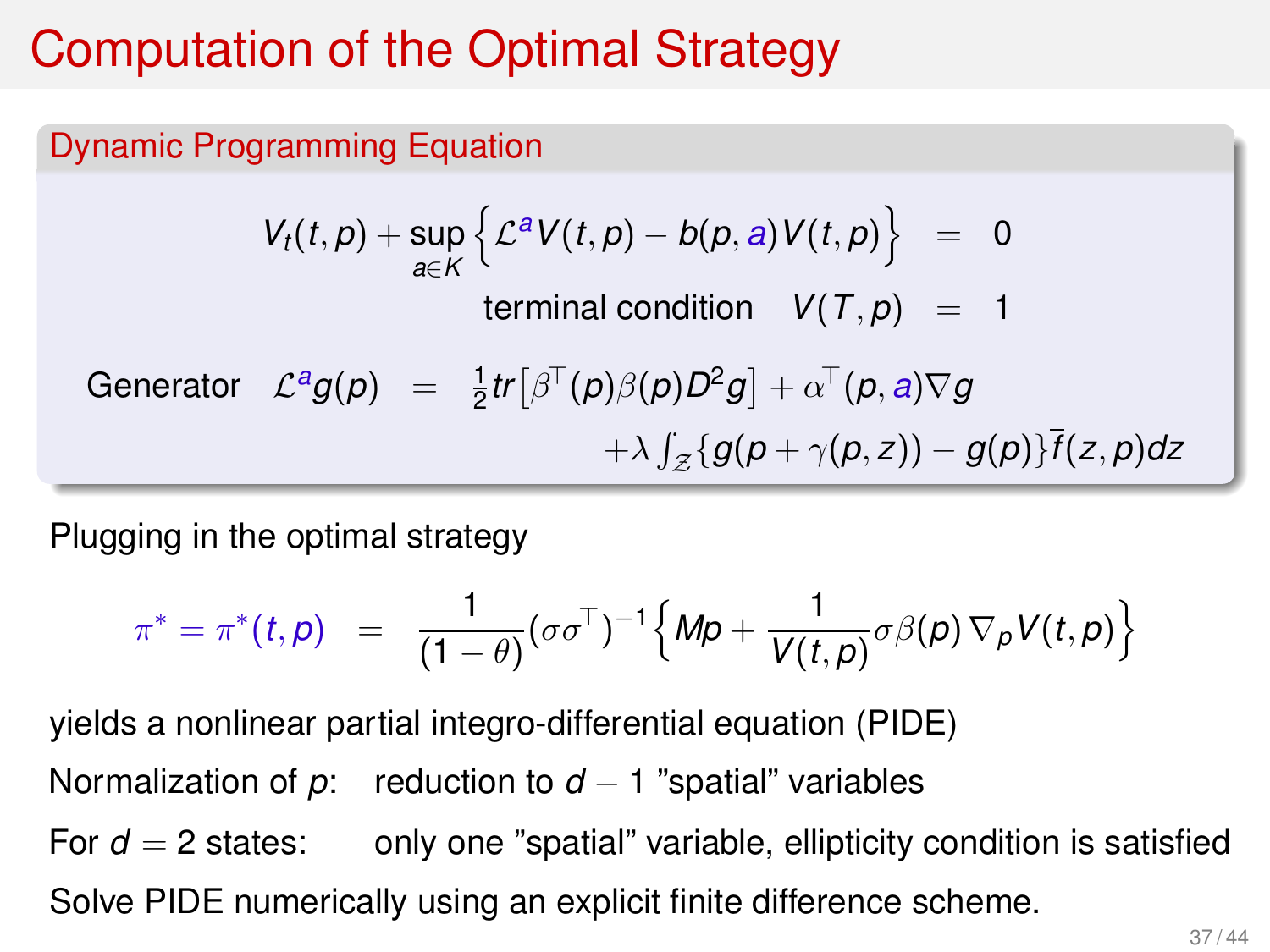# Computation of the Optimal Strategy (cont.)

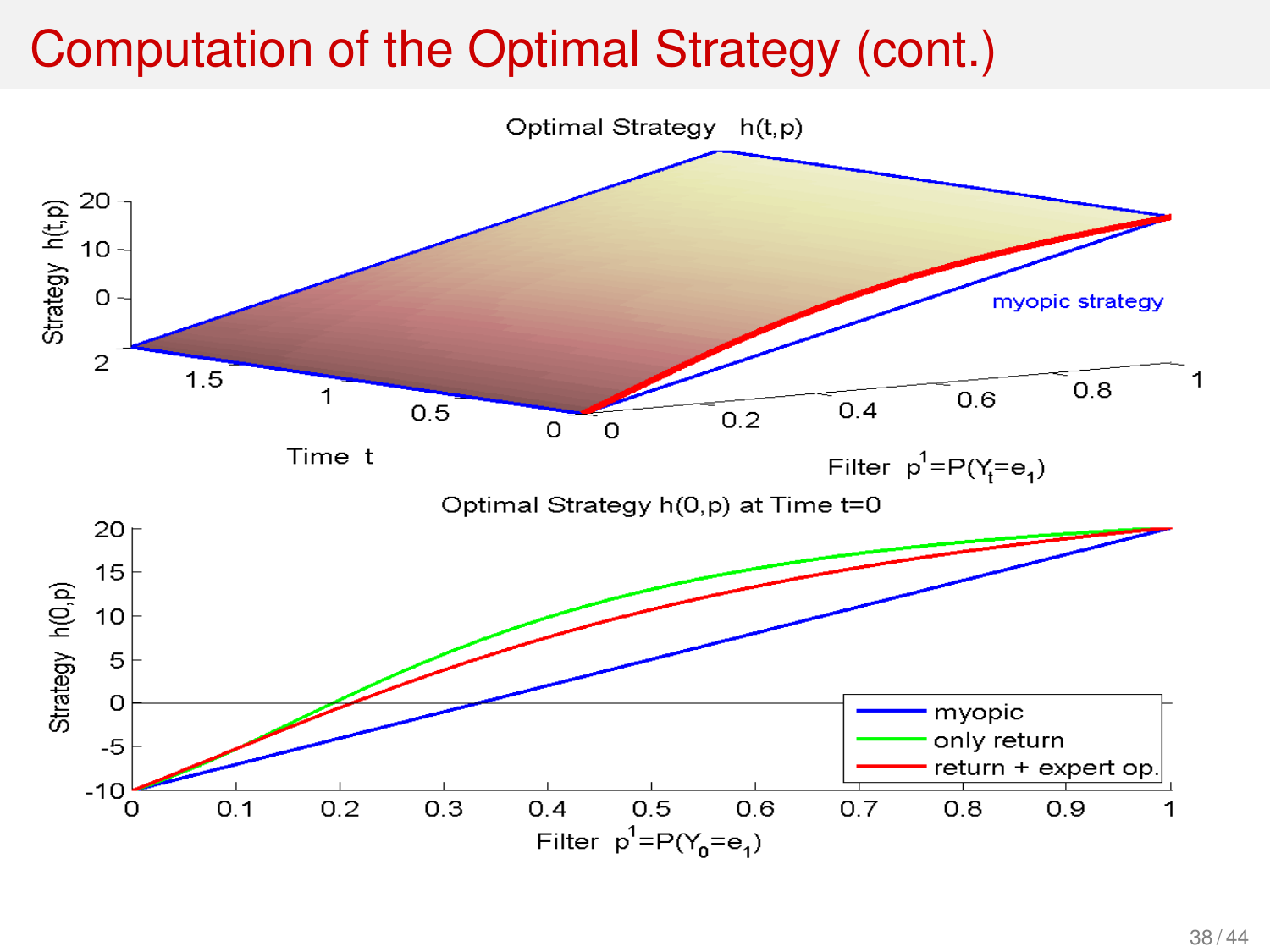# Monetary Value of Expert Opinions

We want to quantify the value of the extra information.

| Investor                   |              |                             |
|----------------------------|--------------|-----------------------------|
| Information (observations) | only returns | returns $+$ expert opinions |
| Initial capital            | $x_0^R$      | $x_0^C = 1$                 |
| Opt. terminal wealth       | $X^R_{\tau}$ | ХÇ                          |

How much initial capital needs R to obtain the same expected utility as C?

$$
E[U(X_T^B)] = E[U(X_T^C)]
$$
  
\n
$$
\frac{(x_0^B)^{\theta}}{\theta} V^B(0, p) = \frac{(x_0^C)^{\theta}}{\theta} V^C(0, p) \qquad (x_0^C = 1)
$$
  
\n
$$
x_0^B = \left(\frac{V^C(0, p)}{V^B(0, p)}\right)^{\frac{1}{\theta}}
$$

Difference  $x_0^R - x_0^C$  measures information gain of investor C.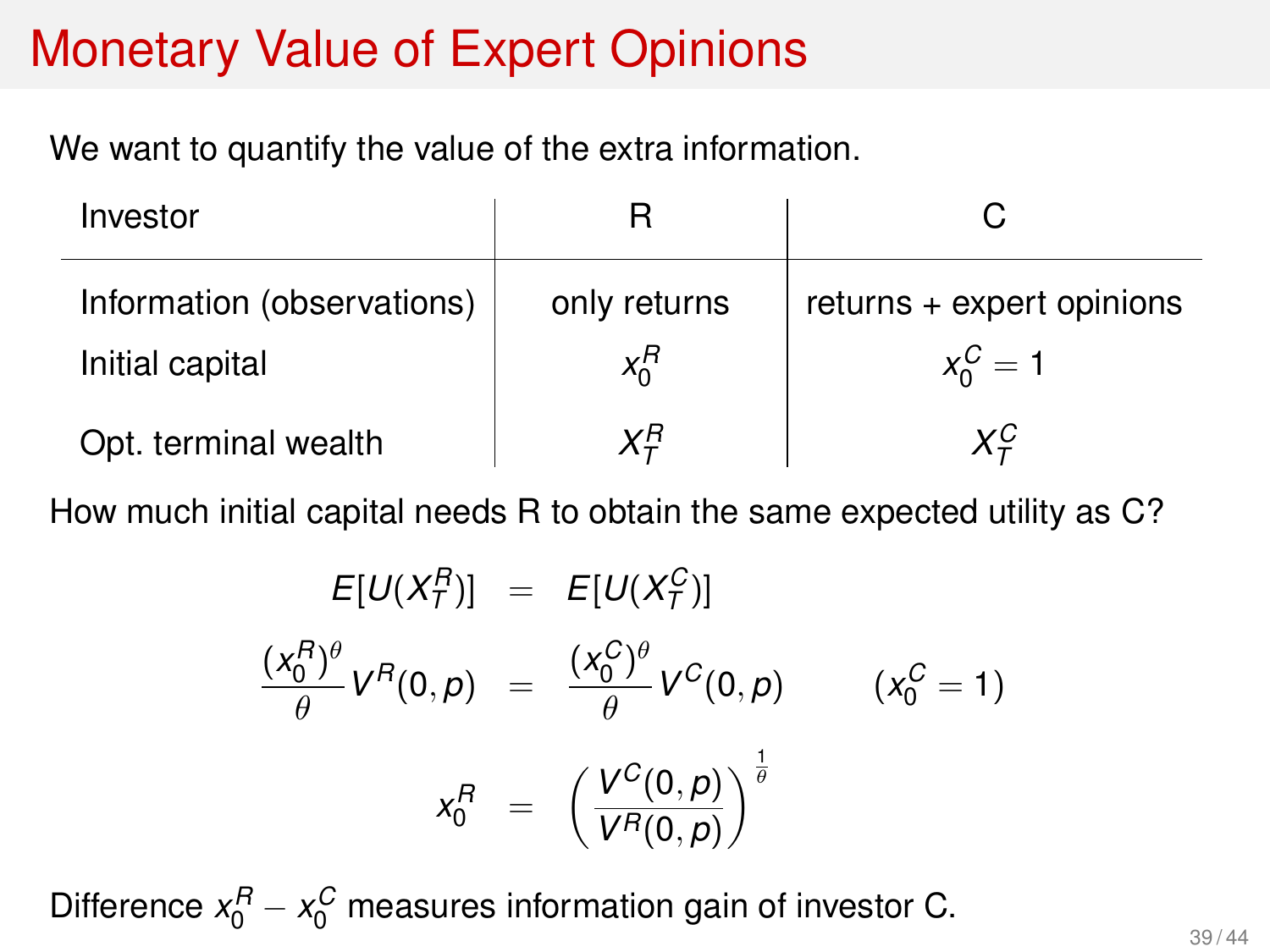#### Monetary Value of Expert Opinions (cont.)

Expert opinions  $Z_k \sim \mathcal{N}(\mu(Y_{T_k}), \Gamma)$  with "confidence"  $\Gamma = s^2$  arrive with intensity  $\lambda$ 



Limit case  $\lambda \longrightarrow \infty$  full information on the drift

state of Markov chain is observable

see RIEDER & BÄUERLE (2004)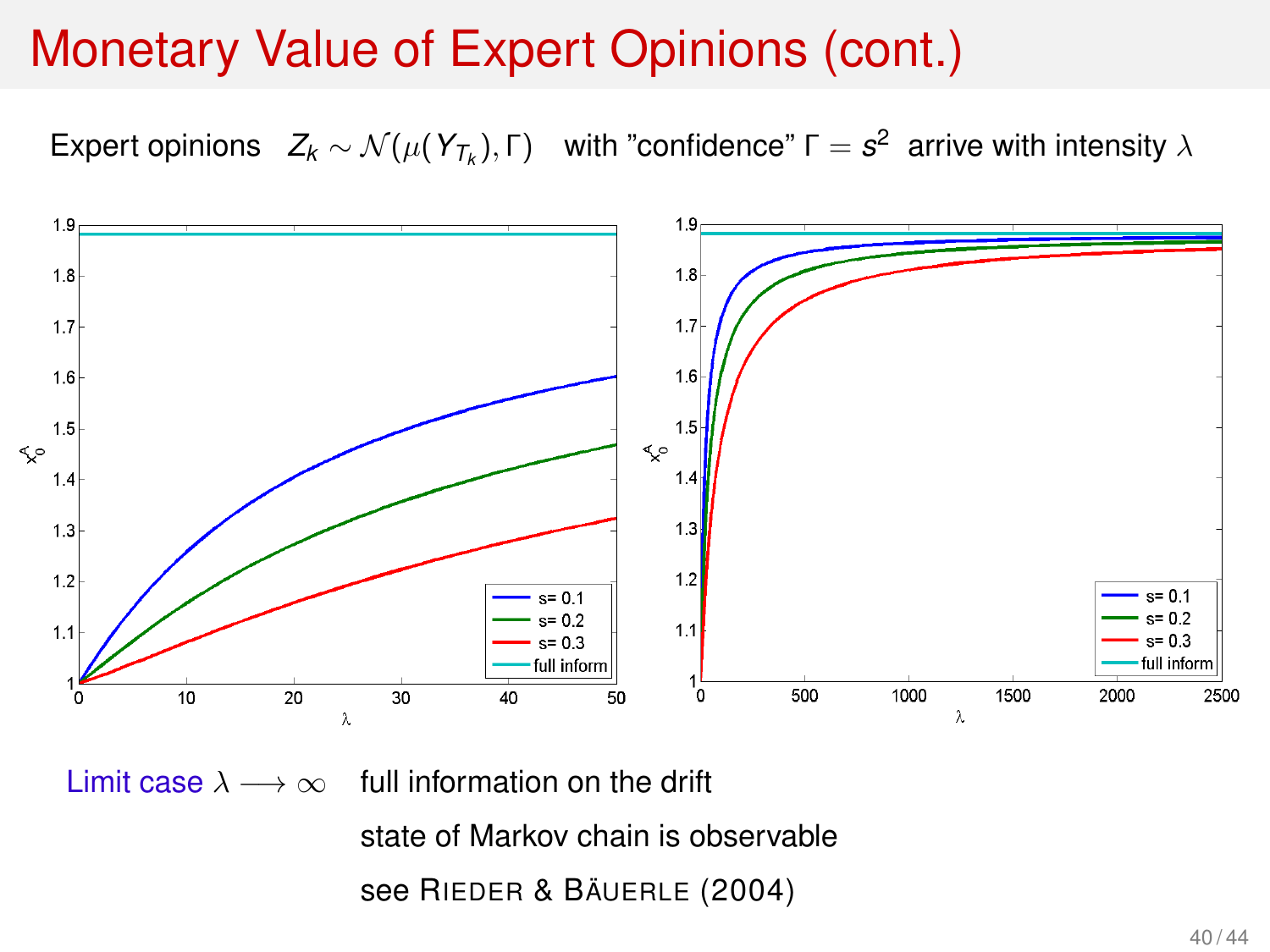#### Diffusion Approximations

For intensity  $\lambda \to \infty$  and expert's variance Γ which is

 $bounded \Rightarrow full information (LLN)$ increasing (properly scaled) ⇒ **?** (CLT)

- $d = 2$  states of the drift  $\mu_1$  and  $\mu_2$
- conditional distributions of  $Z_n$ : truncated Gaussian  $\mathcal{N}(\mu_i, \Gamma)$ ,  $j = 1, 2$
- **e** expert's variance  $Γ = cλ$  grows linearly with intensity λ
- truncate to " $\kappa$ –sigma–interval"  $[m \kappa \sqrt{c\lambda}, m + \kappa \sqrt{c\lambda}]$

Updated HMM filter  $p = (p_1, p_2)^T = (\nu, 1 - \nu)^T$ ,  $\nu = \nu^{\lambda}$  satisfies

$$
d\nu_t^{\lambda} = \alpha(\nu_t^{\lambda})dt + \nu_t^{\lambda}(1-\nu_t^{\lambda})\frac{\mu_1-\mu_2}{\sigma}d\widetilde{W}_t^R + \int_{\mathcal{Z}}\gamma_t^{\lambda}(\nu_t^{\lambda},z)\widetilde{I}(dt\times dz)
$$
  

$$
d\xi_t = \alpha(\xi_t)dt + \xi_t(1-\xi_t)\frac{\mu_1-\mu_2}{\sigma}d\widetilde{W}_t^R + \underbrace{\xi_t(1-\xi_t)\frac{\mu_1-\mu_2}{\sigma_J}d\widetilde{W}_t^J}_{(*)}
$$

(∗) corresponds to observation of a Markov-modulated Brownian motion

$$
dJ_t = \mu(Y_t)dt + \sigma_J dW_t^J \qquad \text{where} \ \sigma_J = c + o(\kappa) \ \text{ for } \kappa \to \infty
$$

continuous-time expert DAVIS & LLEO (2013b)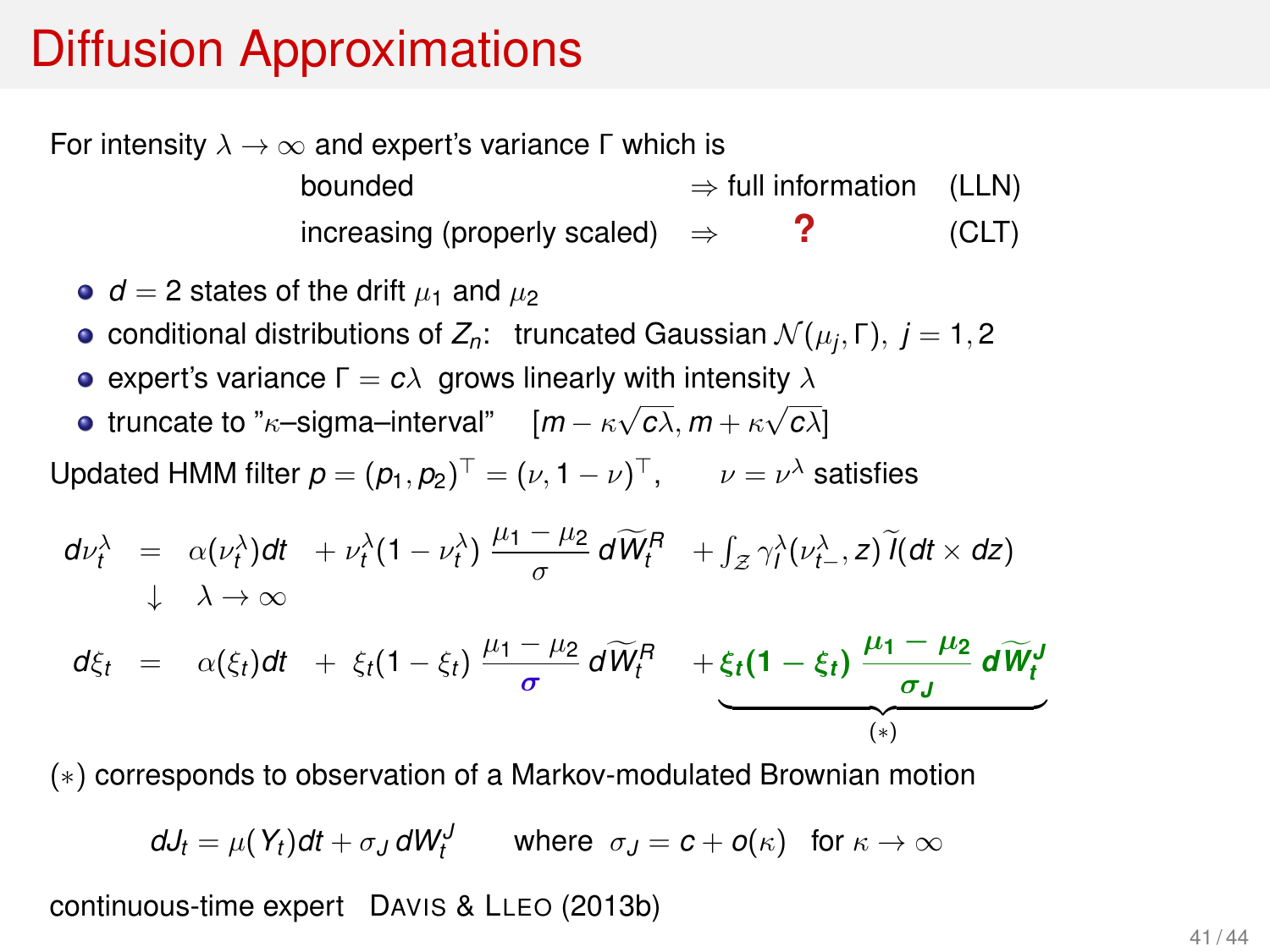# Diffusion Approximations: Example

Compare value functions  $V^{\lambda}(0,\nu)$  and optimal strategies  $\pi^{\lambda}(0,\nu)$ at time  $t = 0$  with corresponding values for the limiting case  $\lambda = \infty$ for  $\Gamma = c\lambda$ ,  $c = 0.05$ 

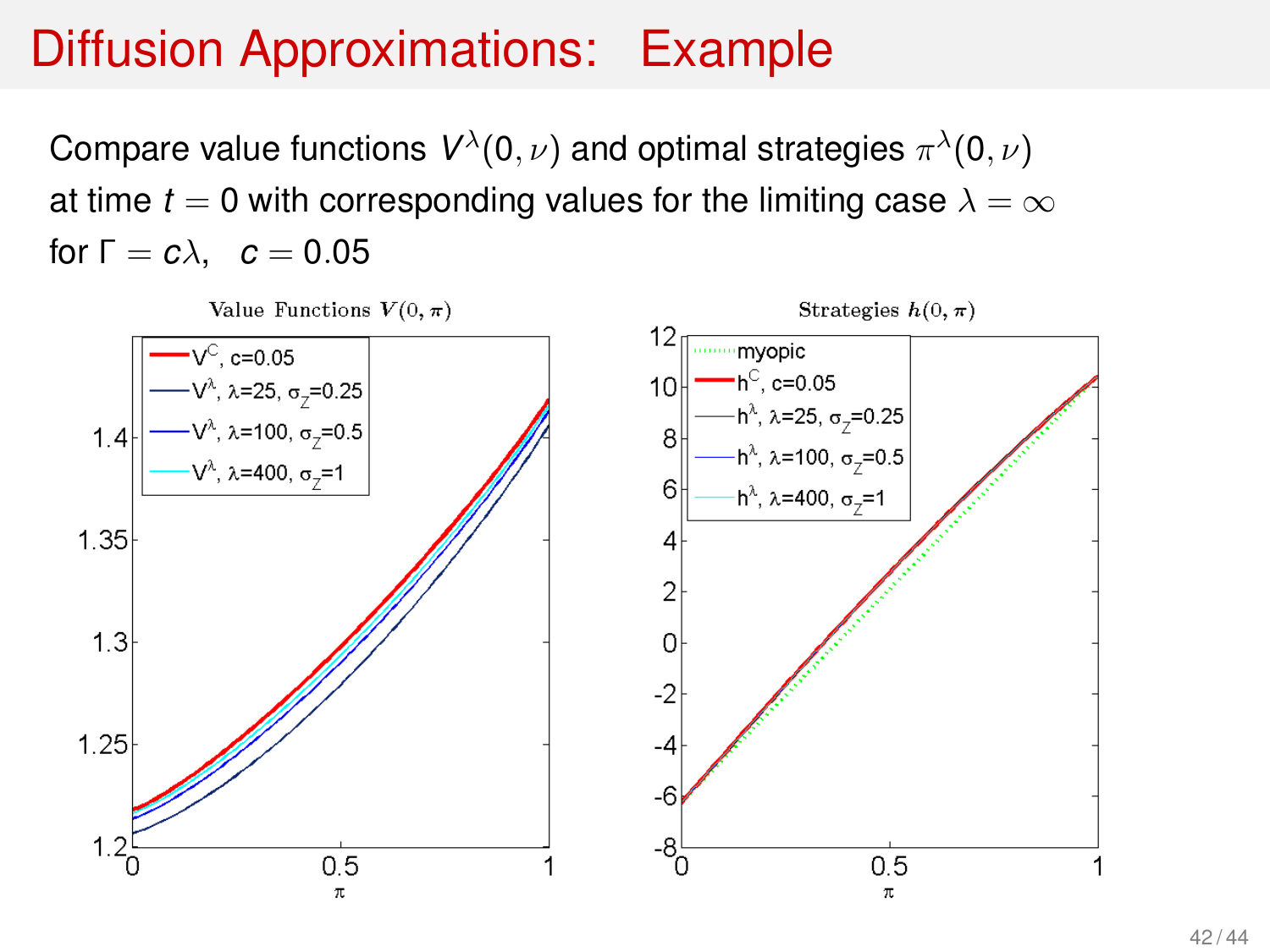## Conclusion

- Portfolio optimization under partial information on the drift
- Investor observes stock prices and expert opinions
- Closed-form solutions for log-utility and LGM
- For HMM and power utility: non-linear dynamic programming equation with a jump part
- Computation of the optimal strategy